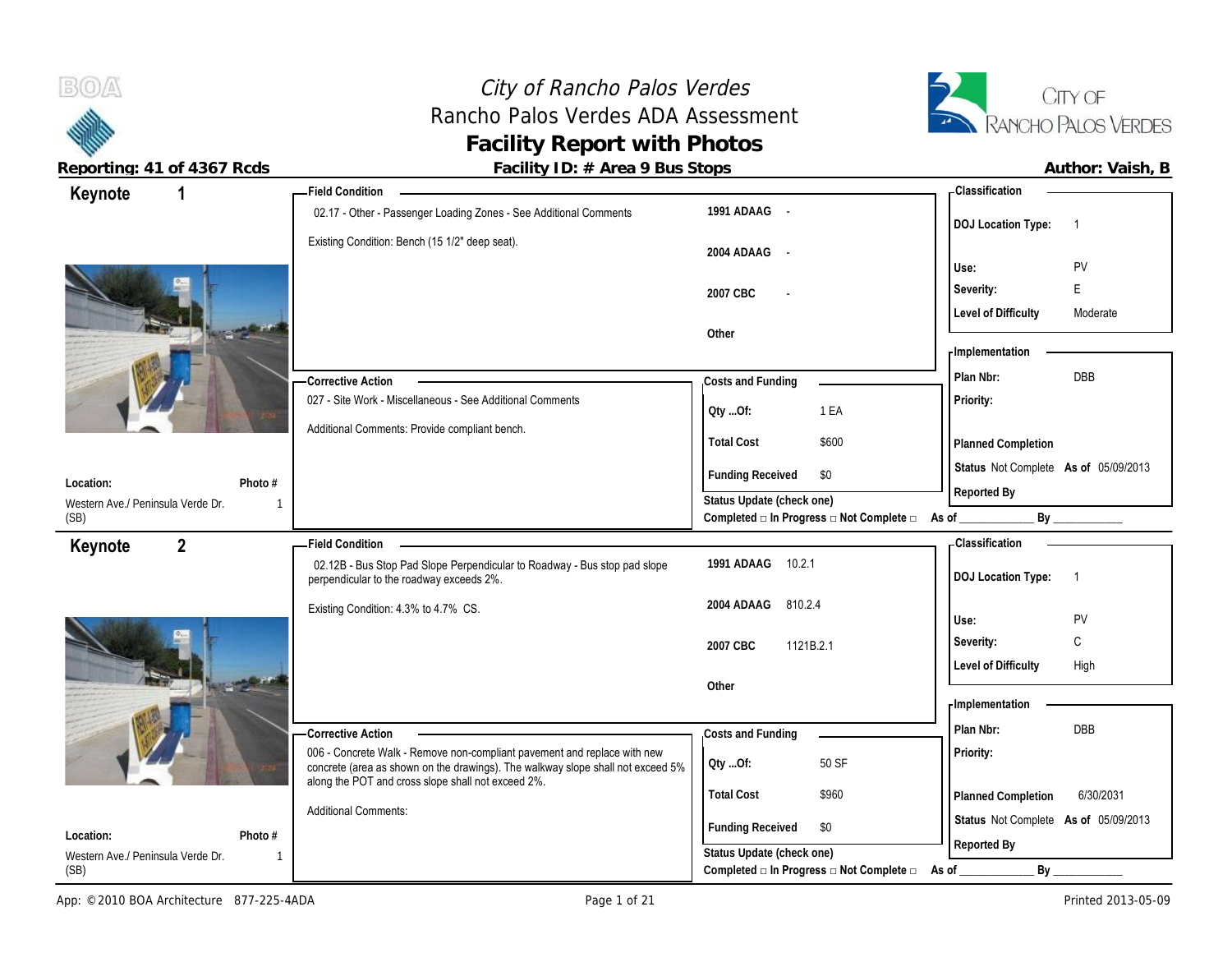

 $B(0)$ 

**Reporting: 41 of 4367 Rcds Facility ID: # Area 9 Bus Stops Author: Vaish, B**

| 3<br>Keynote                              | <b>Field Condition</b>                                                                                                                              |                                          | <b>Classification</b>                                      |
|-------------------------------------------|-----------------------------------------------------------------------------------------------------------------------------------------------------|------------------------------------------|------------------------------------------------------------|
|                                           | 02.17 - Other - Passenger Loading Zones - See Additional Comments                                                                                   | 1991 ADAAG -                             |                                                            |
|                                           | Existing Condition: Bench (16" deep seat).                                                                                                          | 2004 ADAAG -                             | <b>DOJ</b> Location Type:<br>$\overline{1}$<br>PV<br>Use:  |
|                                           |                                                                                                                                                     | 2007 CBC<br>$\overline{\phantom{a}}$     | E<br>Severity:                                             |
|                                           |                                                                                                                                                     | Other                                    | <b>Level of Difficulty</b><br>Moderate<br>- Implementation |
|                                           | -Corrective Action                                                                                                                                  | Costs and Funding                        | DBB<br>Plan Nbr:                                           |
|                                           | 027 - Site Work - Miscellaneous - See Additional Comments                                                                                           | 1 EA<br>QtyOf:                           | Priority:                                                  |
|                                           | Additional Comments: Provide compliant bench.                                                                                                       | <b>Total Cost</b><br>\$600               | Planned Completion                                         |
| Photo #<br>Location:                      |                                                                                                                                                     | <b>Funding Received</b><br>\$0           | Status Not Complete As of 05/09/2013                       |
| Western Ave./ J. Montgomery Dr. (SB)<br>3 |                                                                                                                                                     | Status Update (check one)                | Reported By                                                |
|                                           |                                                                                                                                                     | Completed □ In Progress □ Not Complete □ | As of<br>By                                                |
| $\overline{\mathbf{4}}$<br>Keynote        | <b>Field Condition</b>                                                                                                                              |                                          | - Classification                                           |
|                                           | 02.12A - Bus Stop Pad Slope Parallel to Roadway - Bus stop pad is not at the<br>same slope as the roadway in the direction parallel to the roadway. | 1991 ADAAG<br>10.2.1                     | <b>DOJ</b> Location Type:<br>$\overline{1}$                |
|                                           |                                                                                                                                                     |                                          |                                                            |
|                                           | Existing Condition: 4.4% to 5.2% RS at bus pad, 4.8% to 5.3% RS at the road.                                                                        | 2004 ADAAG<br>810.2.4                    |                                                            |
|                                           |                                                                                                                                                     | 2007 CBC<br>1121B.2.1                    | PV<br>Use:<br>$\mathsf{C}$<br>Severity:                    |
|                                           |                                                                                                                                                     |                                          | <b>Level of Difficulty</b><br>Moderate                     |
|                                           |                                                                                                                                                     | Other                                    | - Implementation                                           |
|                                           | -Corrective Action                                                                                                                                  | Costs and Funding                        | Plan Nbr:<br>DBB                                           |
|                                           | 027 - Site Work - Miscellaneous - See Additional Comments                                                                                           | 1 EA<br>Qty Of:                          | Priority:                                                  |
|                                           | Additional Comments: See Keynote 5 for corrective action.                                                                                           | <b>Total Cost</b><br>$\$0$               | 6/30/2031<br>Planned Completion                            |
| Location:<br>Photo #                      |                                                                                                                                                     | <b>Funding Received</b><br>\$0           | Status Not Complete As of 05/09/2013                       |

Completed **□** In Progress □ Not Complete □ As of \_\_\_\_\_\_\_\_\_\_\_\_\_\_\_\_\_\_\_\_\_\_\_\_\_\_\_\_\_\_\_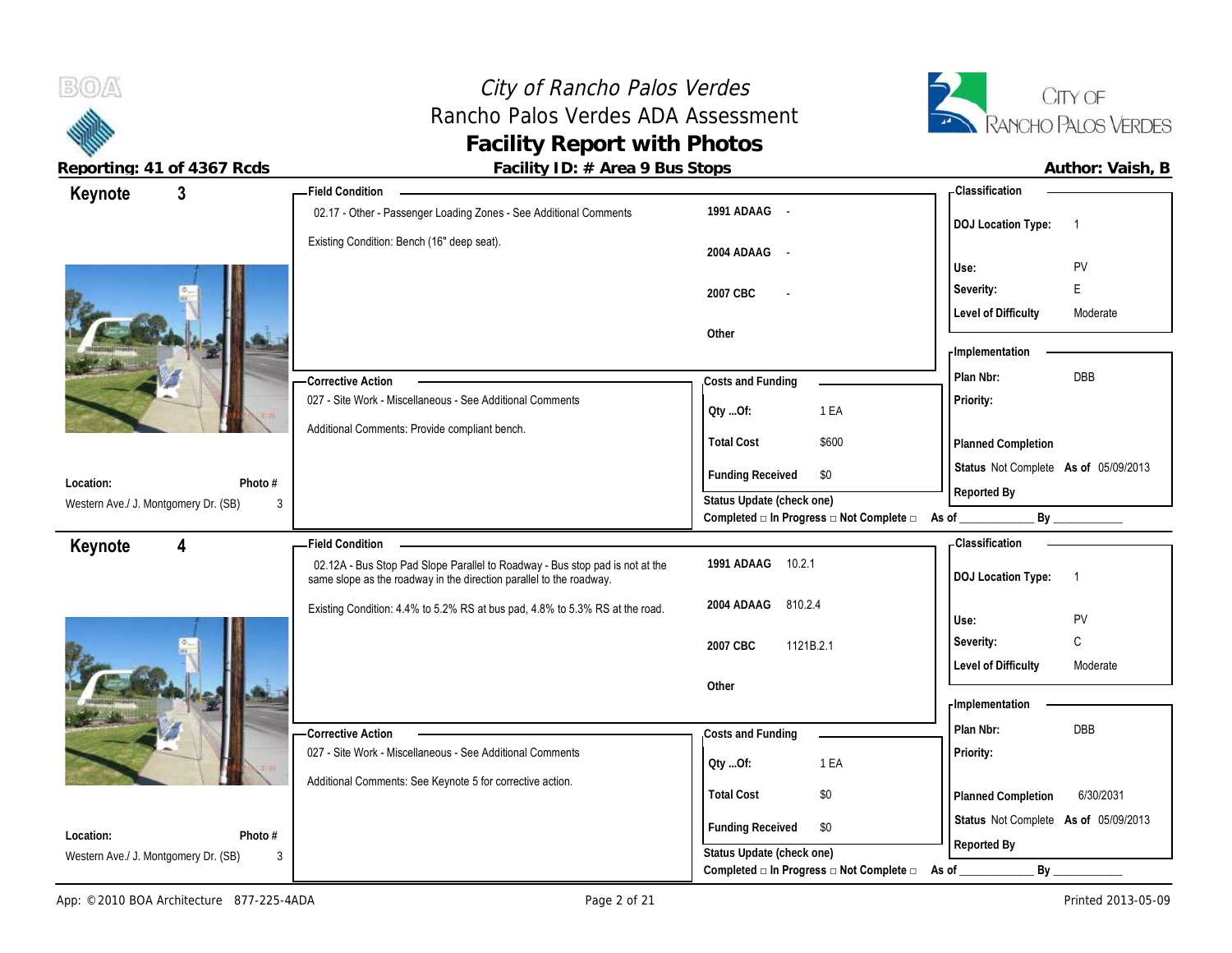



| Keynote                              | 5              | <b>Field Condition</b>                                                                                                                                                                                            |                                                                                                       | <b>Classification</b>                                                                                                                                                                                                          |
|--------------------------------------|----------------|-------------------------------------------------------------------------------------------------------------------------------------------------------------------------------------------------------------------|-------------------------------------------------------------------------------------------------------|--------------------------------------------------------------------------------------------------------------------------------------------------------------------------------------------------------------------------------|
|                                      |                | 02.12B - Bus Stop Pad Slope Perpendicular to Roadway - Bus stop pad slope<br>perpendicular to the roadway exceeds 2%.                                                                                             | 10.2.1<br>1991 ADAAG                                                                                  | <b>DOJ</b> Location Type:<br>$\overline{1}$                                                                                                                                                                                    |
|                                      |                | Existing Condition: 10.6% to 12.4% CS.                                                                                                                                                                            | 2004 ADAAG<br>810.2.4                                                                                 | Use:<br>PV                                                                                                                                                                                                                     |
|                                      |                |                                                                                                                                                                                                                   | 1121B.2.1<br>2007 CBC                                                                                 | C<br>Severity:                                                                                                                                                                                                                 |
|                                      |                |                                                                                                                                                                                                                   |                                                                                                       | <b>Level of Difficulty</b><br>High                                                                                                                                                                                             |
|                                      |                |                                                                                                                                                                                                                   | Other                                                                                                 |                                                                                                                                                                                                                                |
|                                      |                |                                                                                                                                                                                                                   |                                                                                                       | - Implementation                                                                                                                                                                                                               |
|                                      |                | <b>Corrective Action</b>                                                                                                                                                                                          | Costs and Funding                                                                                     | DBB<br>Plan Nbr:                                                                                                                                                                                                               |
|                                      |                | 006 - Concrete Walk - Remove non-compliant pavement and replace with new<br>concrete (area as shown on the drawings). The walkway slope shall not exceed 5%<br>along the POT and cross slope shall not exceed 2%. | 50 SF<br>Oty Of:                                                                                      | Priority:                                                                                                                                                                                                                      |
|                                      |                |                                                                                                                                                                                                                   | <b>Total Cost</b><br>\$960                                                                            | 6/30/2031<br>Planned Completion                                                                                                                                                                                                |
|                                      |                | <b>Additional Comments:</b>                                                                                                                                                                                       |                                                                                                       | Status Not Complete As of 05/09/2013                                                                                                                                                                                           |
| Location:                            | Photo #        |                                                                                                                                                                                                                   | <b>Funding Received</b><br>\$0                                                                        | Reported By                                                                                                                                                                                                                    |
| Western Ave./ J. Montgomery Dr. (SB) | 3              |                                                                                                                                                                                                                   | Status Update (check one)<br>Completed $\square$ In Progress $\square$ Not Complete $\square$ As of _ | By the contract of the contract of the contract of the contract of the contract of the contract of the contract of the contract of the contract of the contract of the contract of the contract of the contract of the contrac |
|                                      |                |                                                                                                                                                                                                                   |                                                                                                       |                                                                                                                                                                                                                                |
| Keynote                              | $6\phantom{a}$ | <b>Field Condition</b><br>02.11A - Bus Stop Pad Size - Bus stop pad does not measure 8' long (measured                                                                                                            | 10.2.1                                                                                                | - Classification                                                                                                                                                                                                               |
|                                      |                |                                                                                                                                                                                                                   | 1991 ADAAG                                                                                            |                                                                                                                                                                                                                                |
|                                      |                |                                                                                                                                                                                                                   |                                                                                                       | <b>DOJ</b> Location Type:<br>$\overline{1}$                                                                                                                                                                                    |
|                                      |                | from the curb or vehicle roadway edge) by 5' wide (measured parallel to the vehicle<br>roadway).                                                                                                                  |                                                                                                       |                                                                                                                                                                                                                                |
|                                      |                |                                                                                                                                                                                                                   | 2004 ADAAG<br>810.2.2                                                                                 | PV<br>Use:                                                                                                                                                                                                                     |
|                                      |                | Existing Condition: Bus pad 6' long by 5' wide.                                                                                                                                                                   | 2007 CBC<br>1121B.1                                                                                   | C<br>Severity:                                                                                                                                                                                                                 |
|                                      |                |                                                                                                                                                                                                                   |                                                                                                       | <b>Level of Difficulty</b><br>Moderate                                                                                                                                                                                         |
|                                      |                |                                                                                                                                                                                                                   | Other                                                                                                 |                                                                                                                                                                                                                                |
|                                      |                |                                                                                                                                                                                                                   |                                                                                                       | - Implementation                                                                                                                                                                                                               |
|                                      |                | -Corrective Action                                                                                                                                                                                                | Costs and Funding                                                                                     | Plan Nbr:<br>DBB                                                                                                                                                                                                               |
|                                      |                | 027 - Site Work - Miscellaneous - See Additional Comments                                                                                                                                                         |                                                                                                       | Priority:                                                                                                                                                                                                                      |
|                                      |                |                                                                                                                                                                                                                   | 1 EA<br>QtyOf:                                                                                        |                                                                                                                                                                                                                                |
|                                      |                | Additional Comments: See Keynote 5 for corrective action.                                                                                                                                                         | <b>Total Cost</b><br>\$0                                                                              | 6/30/2031<br>Planned Completion                                                                                                                                                                                                |
| Location:                            | Photo #        |                                                                                                                                                                                                                   | <b>Funding Received</b><br>\$0                                                                        | Status Not Complete As of 05/09/2013                                                                                                                                                                                           |
| Western Ave./ J. Montgomery Dr. (SB) | 3              |                                                                                                                                                                                                                   | Status Update (check one)<br>Completed □ In Progress □ Not Complete □                                 | Reported By<br>$By_$<br>As of                                                                                                                                                                                                  |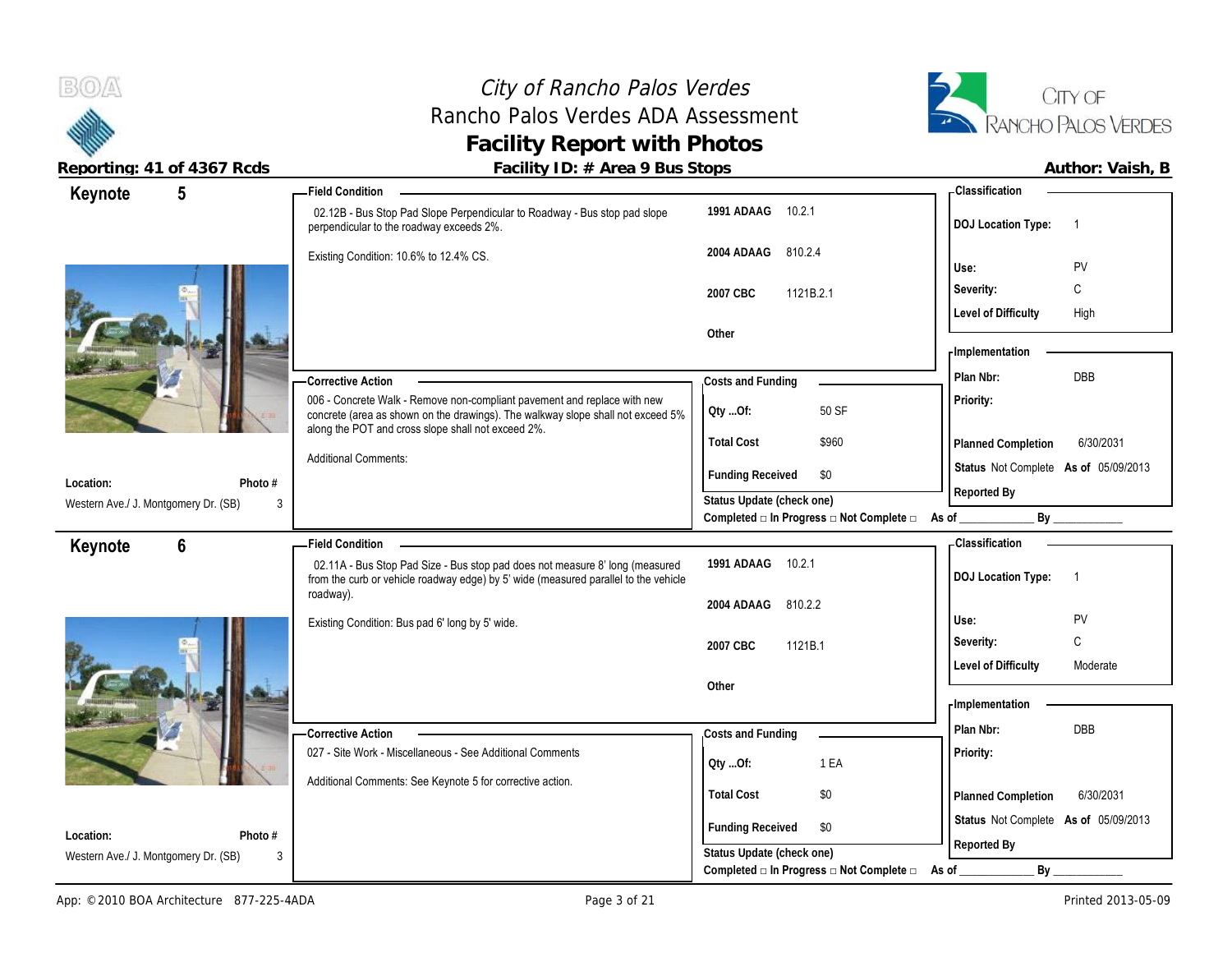# City of Rancho Palos Verdes<br>
ho Palos Verdes ADA Assessment<br>
RANCHO PALOS VERDES Rancho Palos Verdes ADA Assessment **Facility Report with Photos**



 $B(0)$ 

**Reporting: 41 of 4367 Rcds Facility ID: # Area 9 Bus Stops** 

| $\overline{7}$<br>Keynote       |                | <b>Field Condition</b>                                                                                |                                                                                              | - Classification                               |
|---------------------------------|----------------|-------------------------------------------------------------------------------------------------------|----------------------------------------------------------------------------------------------|------------------------------------------------|
|                                 |                | 02.17 - Other - Passenger Loading Zones - See Additional Comments                                     | 1991 ADAAG -                                                                                 | <b>DOJ Location Type:</b><br>$\overline{1}$    |
|                                 |                | Existing Condition: Bench (16" high seat, 14" deep seat, 12" high back support).                      | 2004 ADAAG -                                                                                 |                                                |
|                                 |                |                                                                                                       |                                                                                              | PV<br>Use:                                     |
|                                 |                |                                                                                                       | 2007 CBC<br>$\overline{a}$                                                                   | E<br>Severity:                                 |
|                                 |                |                                                                                                       |                                                                                              | <b>Level of Difficulty</b><br>Moderate         |
|                                 |                |                                                                                                       | Other                                                                                        | - Implementation                               |
|                                 |                |                                                                                                       |                                                                                              | DBB<br>Plan Nbr:                               |
|                                 |                | -Corrective Action<br>027 - Site Work - Miscellaneous - See Additional Comments                       | Costs and Funding                                                                            | Priority:                                      |
|                                 |                |                                                                                                       | 1 EA<br>Qty Of:                                                                              |                                                |
|                                 |                | Additional Comments: Provide compliant bench.                                                         | <b>Total Cost</b><br>\$600                                                                   | Planned Completion                             |
|                                 |                |                                                                                                       |                                                                                              | Status Not Complete As of 05/09/2013           |
| Location:                       | Photo #        |                                                                                                       | <b>Funding Received</b><br>\$0                                                               | Reported By                                    |
| Western Ave./ Ave. Aprenda (SB) | $\overline{7}$ |                                                                                                       | Status Update (check one)<br>Completed $\Box$ In Progress $\Box$ Not Complete $\Box$ As of _ | By                                             |
| 8<br>Keynote                    |                | <b>Field Condition</b>                                                                                |                                                                                              | <b>Classification</b>                          |
|                                 |                | 02.11B - Bus Stop Pad and Accessible Route - Bus stop pad is not connected to<br>an accessible route. | 1991 ADAAG<br>10.2.1                                                                         | <b>DOJ Location Type:</b><br>$\overline{1}$    |
|                                 |                | Existing Condition: No accessible route to bus stop.                                                  | 810.2.3<br>2004 ADAAG                                                                        |                                                |
|                                 |                |                                                                                                       |                                                                                              | Use:<br>PV                                     |
|                                 |                |                                                                                                       | 2007 CBC<br>1121B.1                                                                          | $\mathtt{C}$<br>Severity:                      |
|                                 |                |                                                                                                       |                                                                                              | <b>Level of Difficulty</b><br>Moderate to High |
|                                 |                |                                                                                                       |                                                                                              |                                                |
|                                 |                |                                                                                                       | Other                                                                                        |                                                |
|                                 |                |                                                                                                       |                                                                                              | - Implementation                               |
|                                 |                | Corrective Action                                                                                     | Costs and Funding                                                                            | DBB<br>Plan Nbr:                               |
|                                 |                | 001A - Accessible Route - Provide new accessible route.                                               | 150 SF<br>QtyOf:                                                                             | Priority:                                      |
|                                 |                | <b>Additional Comments:</b>                                                                           | <b>Total Cost</b><br>\$4,500                                                                 |                                                |
|                                 |                |                                                                                                       |                                                                                              | 6/30/2031<br>Planned Completion                |
| Location:                       | Photo #        |                                                                                                       | <b>Funding Received</b><br>\$0                                                               | Status Not Complete As of 05/09/2013           |
| Western Ave./ Ave. Aprenda (SB) | 7              |                                                                                                       | Status Update (check one)<br>Completed $\Box$ In Progress $\Box$ Not Complete $\Box$         | Reported By<br>$By_$<br>As of                  |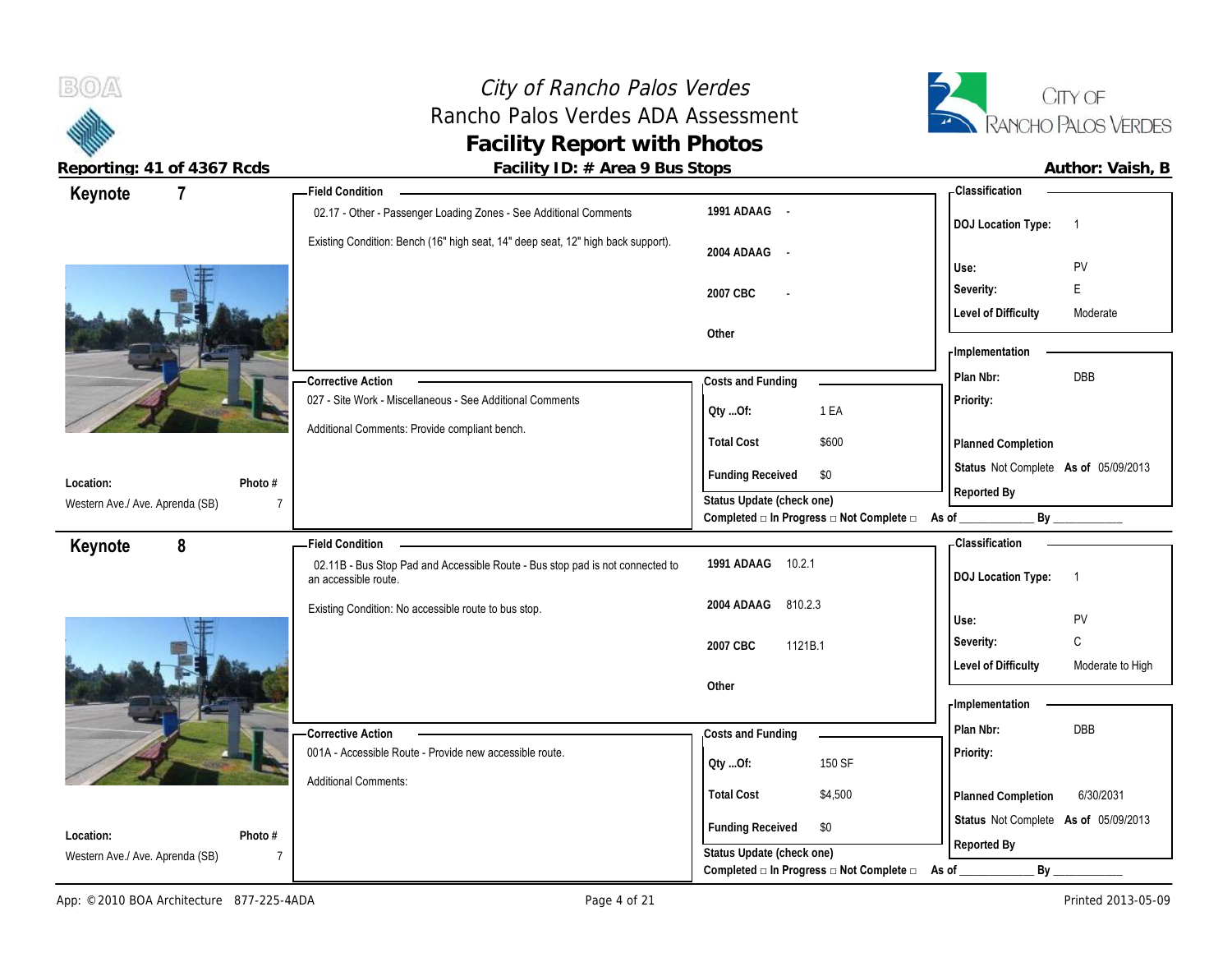

 $B(0)$ 

| Author: Vaish, B |  |
|------------------|--|
|------------------|--|

| 9<br>Keynote                         | <b>Field Condition</b>                                                                                                                                                                        |                                                                                      | - Classification                                                     |
|--------------------------------------|-----------------------------------------------------------------------------------------------------------------------------------------------------------------------------------------------|--------------------------------------------------------------------------------------|----------------------------------------------------------------------|
|                                      | 02.17 - Other - Passenger Loading Zones - See Additional Comments                                                                                                                             | 1991 ADAAG -                                                                         | <b>DOJ Location Type:</b><br>$\overline{1}$                          |
|                                      | Existing Condition: Bench (17" deep seat) 3 benches, 0 accessible.                                                                                                                            | 2004 ADAAG<br>$\sim$ $-$                                                             | PV<br>Use:                                                           |
|                                      |                                                                                                                                                                                               |                                                                                      |                                                                      |
|                                      |                                                                                                                                                                                               | 2007 CBC                                                                             | E<br>Severity:                                                       |
|                                      |                                                                                                                                                                                               |                                                                                      | <b>Level of Difficulty</b><br>Moderate                               |
|                                      |                                                                                                                                                                                               | Other                                                                                | - Implementation                                                     |
|                                      |                                                                                                                                                                                               |                                                                                      | <b>DBB</b><br>Plan Nbr:                                              |
|                                      | <b>Corrective Action</b>                                                                                                                                                                      | Costs and Funding                                                                    |                                                                      |
|                                      | 027 - Site Work - Miscellaneous - See Additional Comments                                                                                                                                     | 1 EA<br>QtyOf:                                                                       | Priority:                                                            |
|                                      | Additional Comments: Provide compliant bench.                                                                                                                                                 | <b>Total Cost</b><br>\$600                                                           | Planned Completion                                                   |
|                                      |                                                                                                                                                                                               | <b>Funding Received</b><br>\$0                                                       | Status Not Complete As of 05/09/2013                                 |
| Location:<br>Photo #                 |                                                                                                                                                                                               | Status Update (check one)                                                            | Reported By                                                          |
| Western Ave./ Westmont Dr. (NB)<br>9 |                                                                                                                                                                                               | Completed □ In Progress □ Not Complete □ As of                                       | By                                                                   |
|                                      |                                                                                                                                                                                               |                                                                                      |                                                                      |
|                                      |                                                                                                                                                                                               |                                                                                      |                                                                      |
| 10<br>Keynote                        | <b>Field Condition</b><br>02.11A - Bus Stop Pad Size - Bus stop pad does not measure 8' long (measured<br>from the curb or vehicle roadway edge) by 5' wide (measured parallel to the vehicle | 1991 ADAAG<br>10.2.1                                                                 | <b>Classification</b><br><b>DOJ Location Type:</b><br>$\overline{1}$ |
|                                      | roadway).                                                                                                                                                                                     | 2004 ADAAG<br>810.2.2                                                                |                                                                      |
|                                      | Existing Condition: Bus pad 7' long by 5' wide.                                                                                                                                               |                                                                                      | PV<br>Use:                                                           |
|                                      |                                                                                                                                                                                               | 2007 CBC<br>1121B.1                                                                  | C<br>Severity:                                                       |
|                                      |                                                                                                                                                                                               |                                                                                      | <b>Level of Difficulty</b><br>Moderate                               |
|                                      |                                                                                                                                                                                               | Other                                                                                |                                                                      |
|                                      |                                                                                                                                                                                               |                                                                                      | - Implementation                                                     |
|                                      | <b>Corrective Action</b>                                                                                                                                                                      | Costs and Funding                                                                    | Plan Nbr:<br>DBB                                                     |
|                                      | 027 - Site Work - Miscellaneous - See Additional Comments                                                                                                                                     | 1 EA<br>Qty Of:                                                                      | Priority:                                                            |
|                                      | Additional Comments: See Keynote 11 for corrective action.                                                                                                                                    |                                                                                      |                                                                      |
|                                      |                                                                                                                                                                                               | <b>Total Cost</b><br>\$0                                                             | 6/30/2031<br>Planned Completion                                      |
| Location:<br>Photo #                 |                                                                                                                                                                                               | <b>Funding Received</b><br>\$0                                                       | Status Not Complete As of 05/09/2013                                 |
| Western Ave./ Westmont Dr. (NB)<br>9 |                                                                                                                                                                                               | Status Update (check one)<br>Completed $\Box$ In Progress $\Box$ Not Complete $\Box$ | Reported By<br>Вy<br>As of                                           |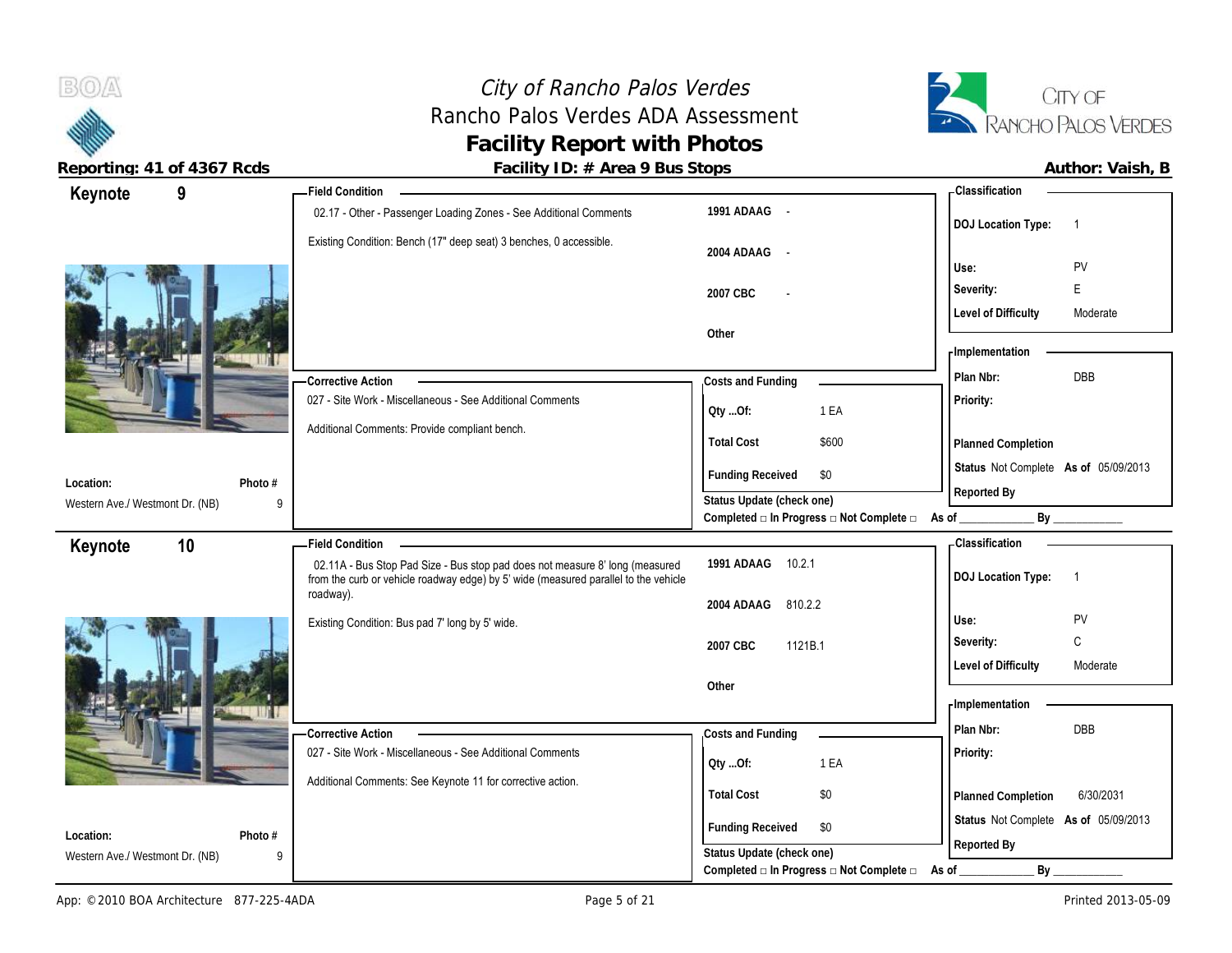## City of Rancho Palos Verdes Rancho Palos Verdes ADA Assessment **Facility Report with Photos**



| 11<br>Keynote                                            | <b>Field Condition</b>                                                                                                                |                                          | <b>Classification</b>                               |
|----------------------------------------------------------|---------------------------------------------------------------------------------------------------------------------------------------|------------------------------------------|-----------------------------------------------------|
|                                                          | 02.12B - Bus Stop Pad Slope Perpendicular to Roadway - Bus stop pad slope<br>perpendicular to the roadway exceeds 2%.                 | 1991 ADAAG 10.2.1                        | <b>DOJ</b> Location Type:<br>$\overline{1}$         |
|                                                          | Existing Condition: 2.4% to 3.8% CS.                                                                                                  | 2004 ADAAG<br>810.2.4                    | PV<br>Use:                                          |
|                                                          |                                                                                                                                       |                                          | С<br>Severity:                                      |
|                                                          |                                                                                                                                       | 2007 CBC<br>1121B.2.1                    | <b>Level of Difficulty</b><br>High                  |
|                                                          |                                                                                                                                       | Other                                    |                                                     |
|                                                          |                                                                                                                                       |                                          | - Implementation                                    |
|                                                          | <b>Corrective Action</b>                                                                                                              | Costs and Funding                        | DBB<br>Plan Nbr:                                    |
|                                                          | 006 - Concrete Walk - Remove non-compliant pavement and replace with new                                                              |                                          | Priority:                                           |
|                                                          | concrete (area as shown on the drawings). The walkway slope shall not exceed 5%<br>along the POT and cross slope shall not exceed 2%. | 40 SF<br>Qty Of:                         |                                                     |
|                                                          |                                                                                                                                       | <b>Total Cost</b><br>\$768               | Planned Completion<br>6/30/2031                     |
|                                                          | <b>Additional Comments:</b>                                                                                                           | <b>Funding Received</b><br>\$0           | Status Not Complete As of 05/09/2013                |
| Photo #<br>Location:<br>Western Ave./ Westmont Dr. (NB)  | 9                                                                                                                                     | Status Update (check one)                | Reported By                                         |
|                                                          |                                                                                                                                       | Completed □ In Progress □ Not Complete □ | As of<br>By                                         |
| 12<br>Keynote                                            | <b>Field Condition</b>                                                                                                                |                                          | <b>Classification</b>                               |
|                                                          | 02.17 - Other - Passenger Loading Zones - See Additional Comments                                                                     | 1991 ADAAG -                             |                                                     |
|                                                          |                                                                                                                                       |                                          |                                                     |
|                                                          | Existing Condition: Bench (16" high seat, 14" deep seat, 14" high back support).                                                      |                                          | <b>DOJ</b> Location Type:<br>-1                     |
|                                                          |                                                                                                                                       | 2004 ADAAG<br>$\sim$                     | Use:                                                |
|                                                          |                                                                                                                                       |                                          | PV<br>E                                             |
|                                                          |                                                                                                                                       | 2007 CBC                                 | Severity:<br><b>Level of Difficulty</b><br>Moderate |
|                                                          |                                                                                                                                       | Other                                    |                                                     |
|                                                          |                                                                                                                                       |                                          | - Implementation                                    |
|                                                          | -Corrective Action                                                                                                                    | Costs and Funding                        | <b>DBB</b><br>Plan Nbr:                             |
|                                                          | 027 - Site Work - Miscellaneous - See Additional Comments                                                                             |                                          | Priority:                                           |
|                                                          | Additional Comments: Provide compliant bench.                                                                                         | 1 EA<br>Oty Of:                          |                                                     |
|                                                          |                                                                                                                                       | <b>Total Cost</b><br>\$600               | Planned Completion                                  |
|                                                          |                                                                                                                                       | <b>Funding Received</b><br>\$0           | Status Not Complete As of 05/09/2013                |
| Photo #<br>Location:<br>Western Ave./ Delasonde Dr. (SB) | 12                                                                                                                                    | Status Update (check one)                | Reported By                                         |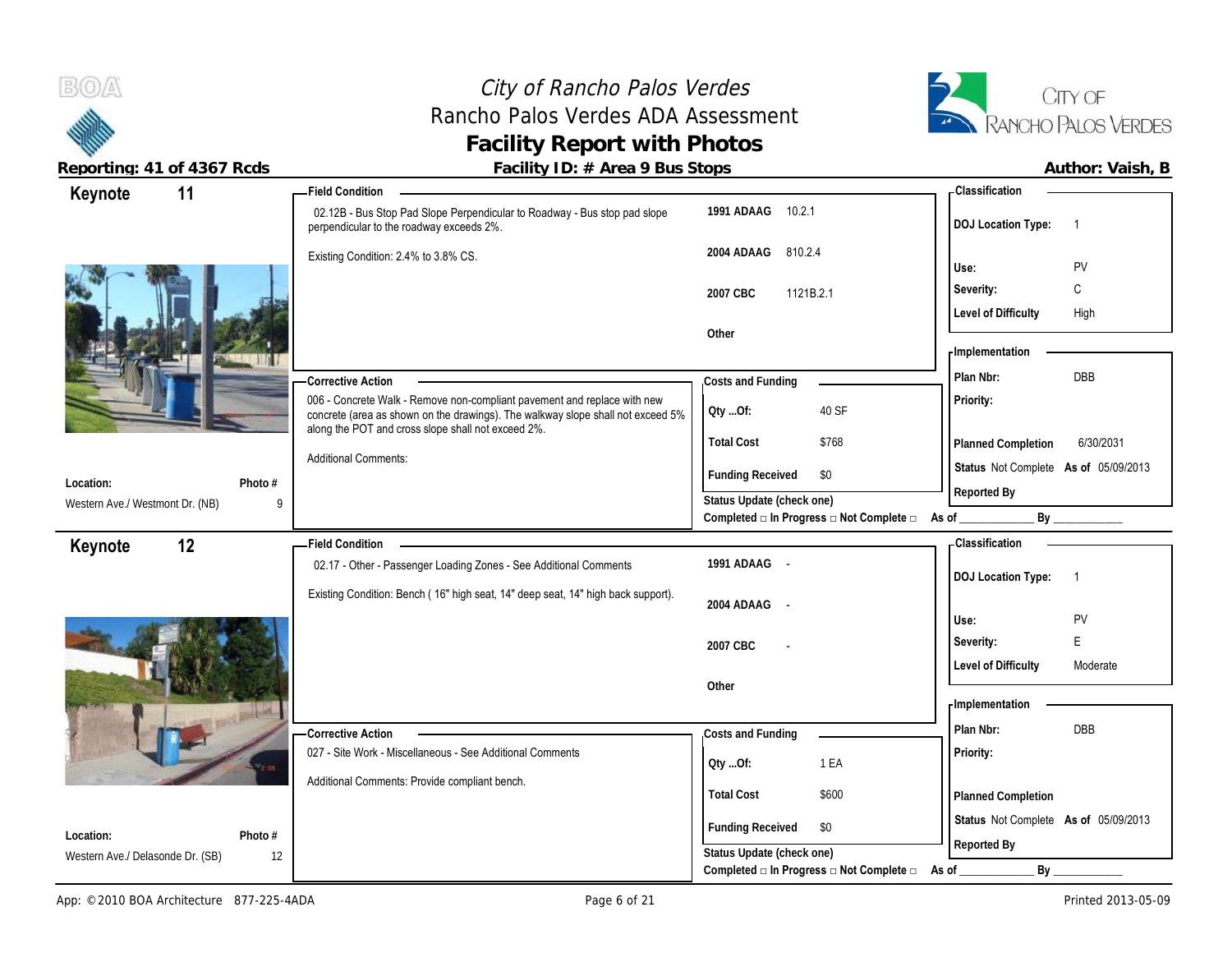## City of Rancho Palos Verdes<br>
ho Palos Verdes ADA Assessment<br>
TA RANCHO PALOS VERDES Rancho Palos Verdes ADA Assessment **Facility Report with Photos**



| Keynote                                       | 13              | <b>Field Condition</b>                                                                                                                              |                                                             | - Classification                            |
|-----------------------------------------------|-----------------|-----------------------------------------------------------------------------------------------------------------------------------------------------|-------------------------------------------------------------|---------------------------------------------|
|                                               |                 | 02.12A - Bus Stop Pad Slope Parallel to Roadway - Bus stop pad is not at the<br>same slope as the roadway in the direction parallel to the roadway. | 1991 ADAAG<br>10.2.1                                        | <b>DOJ Location Type:</b><br>$\overline{1}$ |
|                                               |                 | Existing Condition: 3.1% to 4.3% RS at bus pad.                                                                                                     | 2004 ADAAG<br>810.2.4                                       | PV<br>Use:                                  |
|                                               |                 |                                                                                                                                                     |                                                             | С<br>Severity:                              |
|                                               |                 |                                                                                                                                                     | 2007 CBC<br>1121B.2.1                                       | <b>Level of Difficulty</b><br>Moderate      |
|                                               |                 |                                                                                                                                                     | Other                                                       |                                             |
|                                               |                 |                                                                                                                                                     |                                                             | - Implementation                            |
|                                               |                 | -Corrective Action                                                                                                                                  | Costs and Funding                                           | DBB<br>Plan Nbr:                            |
|                                               |                 | 027 - Site Work - Miscellaneous - See Additional Comments                                                                                           |                                                             | Priority:                                   |
|                                               |                 | Additional Comments: See Keynote 14 for corrective action.                                                                                          | 1 EA<br>QtyOf:                                              |                                             |
|                                               |                 |                                                                                                                                                     | <b>Total Cost</b><br>\$0                                    | 6/30/2031<br>Planned Completion             |
|                                               |                 |                                                                                                                                                     | <b>Funding Received</b><br>\$0                              | Status Not Complete As of 05/09/2013        |
| Location:                                     | Photo #         |                                                                                                                                                     | Status Update (check one)                                   | Reported By                                 |
| Western Ave./ Delasonde Dr. (SB)              | 12              |                                                                                                                                                     | Completed □ In Progress □ Not Complete □ As of              | By                                          |
| Keynote                                       | 14              | <b>Field Condition</b>                                                                                                                              |                                                             | - Classification                            |
|                                               |                 | 02.12B - Bus Stop Pad Slope Perpendicular to Roadway - Bus stop pad slope<br>perpendicular to the roadway exceeds 2%.                               | 1991 ADAAG<br>10.2.1                                        | <b>DOJ Location Type:</b><br>$\overline{1}$ |
|                                               |                 |                                                                                                                                                     | 2004 ADAAG<br>810.2.4                                       |                                             |
|                                               |                 | Existing Condition: 2.3% to 3.6% CS.                                                                                                                |                                                             |                                             |
|                                               |                 |                                                                                                                                                     |                                                             | Use:<br>PV                                  |
|                                               |                 |                                                                                                                                                     | 2007 CBC<br>1121B.2.1                                       | C<br>Severity:                              |
|                                               |                 |                                                                                                                                                     |                                                             | <b>Level of Difficulty</b><br>High          |
|                                               |                 |                                                                                                                                                     | Other                                                       | - Implementation                            |
|                                               |                 |                                                                                                                                                     |                                                             | Plan Nbr:<br>DBB                            |
|                                               |                 | - Corrective Action<br>006 - Concrete Walk - Remove non-compliant pavement and replace with new                                                     | Costs and Funding                                           |                                             |
|                                               |                 | concrete (area as shown on the drawings). The walkway slope shall not exceed 5%                                                                     | 40 SF<br>Qty Of:                                            | Priority:                                   |
|                                               |                 | along the POT and cross slope shall not exceed 2%.                                                                                                  | <b>Total Cost</b><br>\$768                                  | 6/30/2031<br>Planned Completion             |
|                                               |                 | <b>Additional Comments:</b>                                                                                                                         |                                                             | Status Not Complete As of 05/09/2013        |
| Location:<br>Western Ave./ Delasonde Dr. (SB) | Photo $#$<br>12 |                                                                                                                                                     | <b>Funding Received</b><br>\$0<br>Status Update (check one) | Reported By                                 |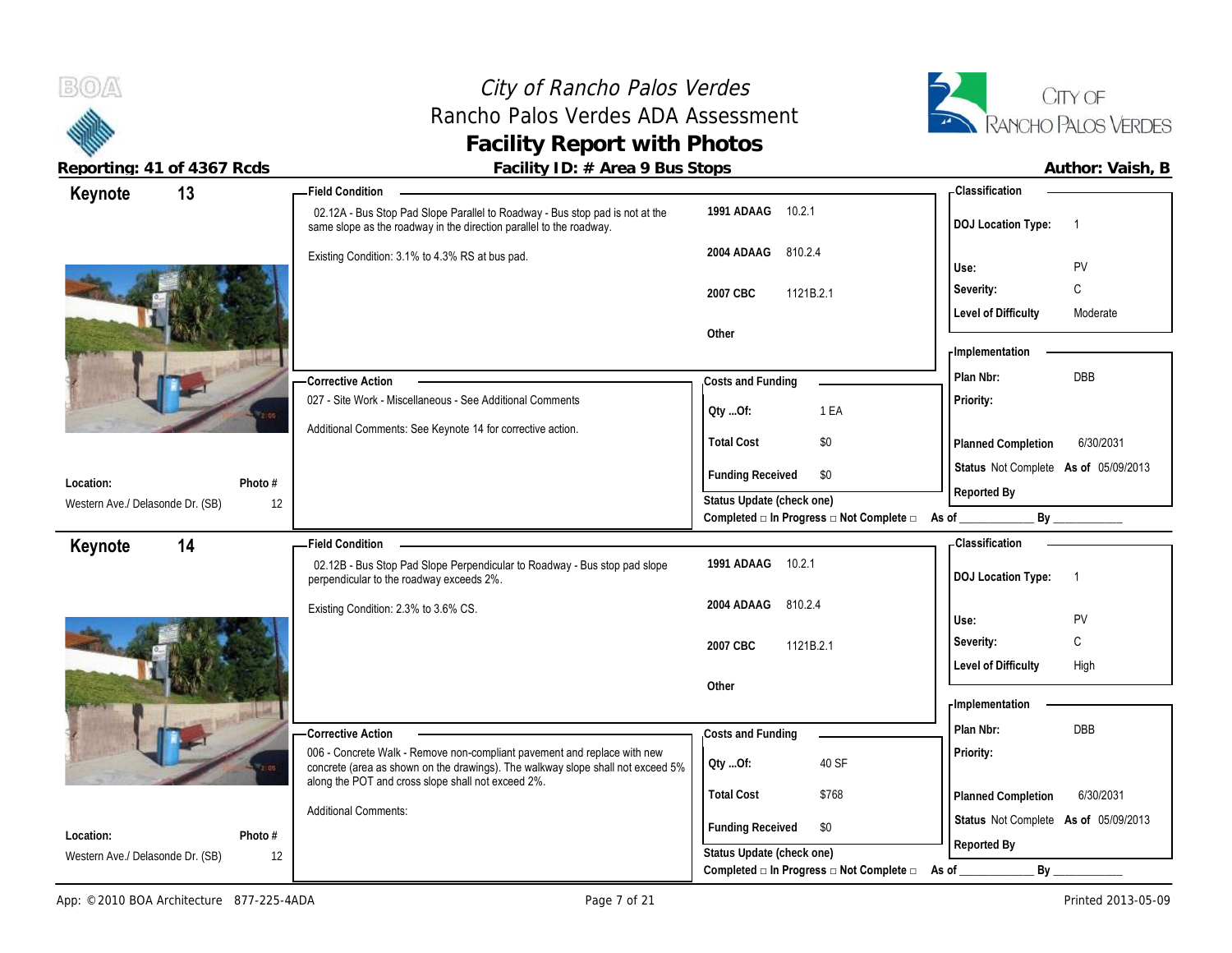# City of Rancho Palos Verdes<br>
ho Palos Verdes ADA Assessment<br>
RANCHO PALOS VERDES Rancho Palos Verdes ADA Assessment **Facility Report with Photos**



 $B(0)$ 

**Reporting: 41 of 4367 Rcds Facility ID: # Area 9 Bus Stops** 

| Author: Vaish, B |
|------------------|
|------------------|

| 15<br>Keynote                                 |               | - Field Condition                                                                                                                                           |                                                                 | - Classification                                |
|-----------------------------------------------|---------------|-------------------------------------------------------------------------------------------------------------------------------------------------------------|-----------------------------------------------------------------|-------------------------------------------------|
|                                               |               | 02.17 - Other - Passenger Loading Zones - See Additional Comments                                                                                           | 1991 ADAAG -                                                    | <b>DOJ Location Type:</b><br>$\overline{1}$     |
|                                               |               | Existing Condition: Bench (16" high seat, 11" deep seat, 14" high back support).                                                                            | 2004 ADAAG -                                                    | <b>PV</b><br>Use:                               |
|                                               |               |                                                                                                                                                             | 2007 CBC                                                        | E<br>Severity:                                  |
|                                               |               |                                                                                                                                                             |                                                                 | <b>Level of Difficulty</b><br>Moderate          |
|                                               |               |                                                                                                                                                             | Other                                                           |                                                 |
|                                               |               |                                                                                                                                                             |                                                                 | - Implementation                                |
|                                               |               | - Corrective Action                                                                                                                                         | Costs and Funding                                               | Plan Nbr:<br>DBB                                |
|                                               |               | 027 - Site Work - Miscellaneous - See Additional Comments                                                                                                   | 1 EA<br>QtyOf:                                                  | Priority:                                       |
|                                               |               | Additional Comments: Provide compliant bench.                                                                                                               | <b>Total Cost</b><br>\$600                                      | Planned Completion                              |
|                                               |               |                                                                                                                                                             | <b>Funding Received</b><br>\$0                                  | Status Not Complete As of 05/09/2013            |
| Location:                                     | Photo #       |                                                                                                                                                             | Status Update (check one)                                       | Reported By                                     |
| Western Ave./ Toscanini Dr. (NB)              | 15            |                                                                                                                                                             | Completed $\Box$ In Progress $\Box$ Not Complete $\Box$ As of _ | By                                              |
|                                               |               |                                                                                                                                                             |                                                                 |                                                 |
| 16                                            |               | <b>Field Condition</b>                                                                                                                                      |                                                                 | - Classification                                |
| Keynote                                       |               | 02.12B - Bus Stop Pad Slope Perpendicular to Roadway - Bus stop pad slope<br>perpendicular to the roadway exceeds 2%.                                       | 10.2.1<br>1991 ADAAG                                            | <b>DOJ Location Type:</b><br>$\overline{1}$     |
|                                               |               | Existing Condition: 2.6% CS.                                                                                                                                | 2004 ADAAG<br>810.2.4                                           |                                                 |
|                                               |               |                                                                                                                                                             |                                                                 | Use:<br>PV<br>C                                 |
|                                               |               |                                                                                                                                                             | 2007 CBC<br>1121B.2.1                                           | Severity:<br><b>Level of Difficulty</b><br>High |
|                                               |               |                                                                                                                                                             | Other                                                           |                                                 |
|                                               |               |                                                                                                                                                             |                                                                 | - Implementation                                |
|                                               |               | -Corrective Action                                                                                                                                          | Costs and Funding                                               | <b>DBB</b><br>Plan Nbr:                         |
|                                               | 171 中         | 006 - Concrete Walk - Remove non-compliant pavement and replace with new<br>concrete (area as shown on the drawings). The walkway slope shall not exceed 5% | 40 SF<br>Oty Of:                                                | Priority:                                       |
|                                               |               | along the POT and cross slope shall not exceed 2%.                                                                                                          | <b>Total Cost</b><br>\$768                                      | 6/30/2031<br>Planned Completion                 |
|                                               |               | <b>Additional Comments:</b>                                                                                                                                 | \$0                                                             | Status Not Complete As of 05/09/2013            |
| Location:<br>Western Ave./ Toscanini Dr. (NB) | Photo #<br>15 |                                                                                                                                                             | <b>Funding Received</b><br>Status Update (check one)            | Reported By                                     |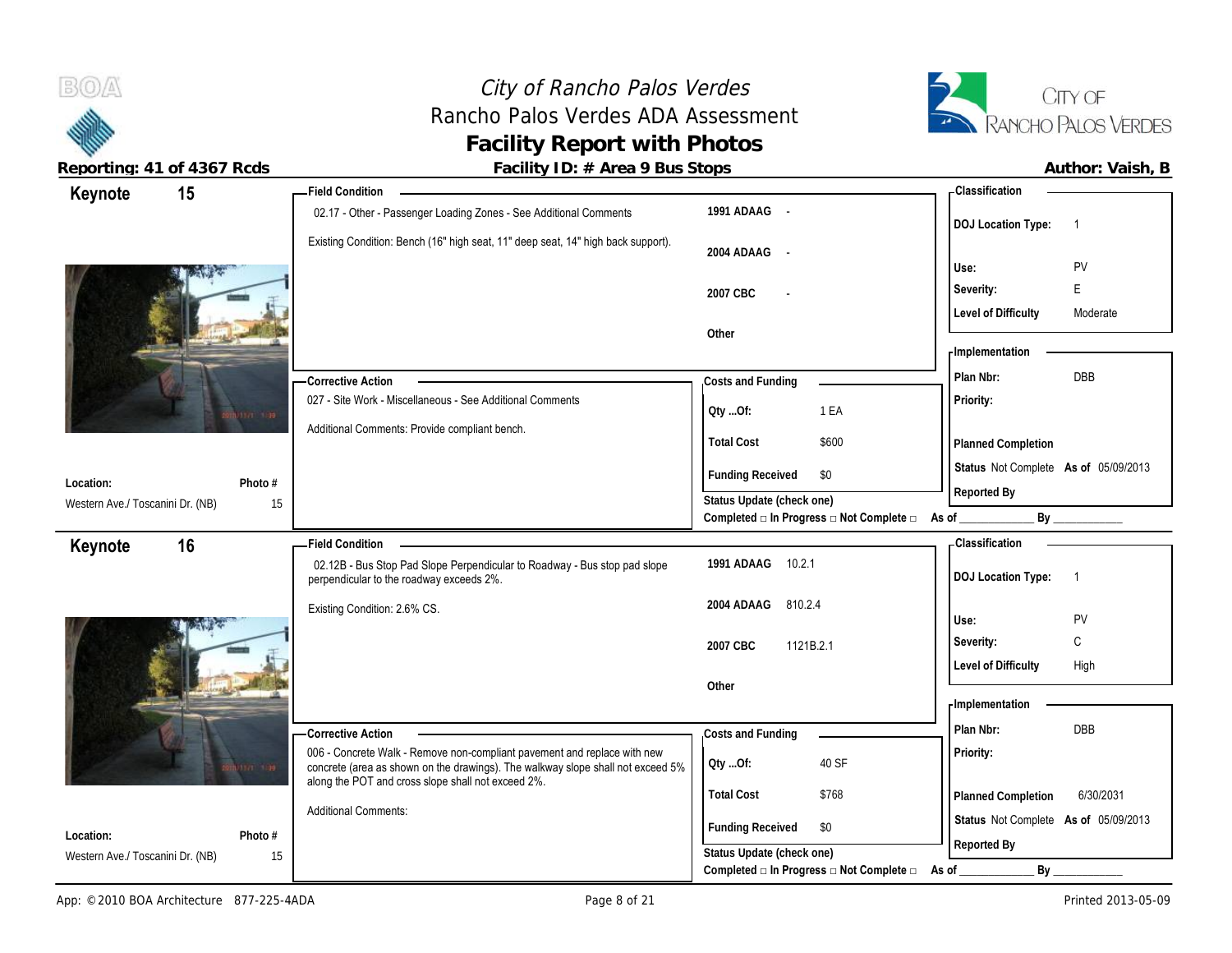## City of Rancho Palos Verdes Rancho Palos Verdes ADA Assessment **Facility Report with Photos**



| $1000 \cdot 11191 + 0110001 + 0000$                      | $\frac{1}{2}$ about $\frac{1}{2}$ is the state of $\frac{1}{2}$ in the set of $\frac{1}{2}$<br><b>Field Condition</b>                                                            |                                          | - Classification                                    |
|----------------------------------------------------------|----------------------------------------------------------------------------------------------------------------------------------------------------------------------------------|------------------------------------------|-----------------------------------------------------|
| 17<br>Keynote                                            |                                                                                                                                                                                  |                                          |                                                     |
|                                                          | 02.11A - Bus Stop Pad Size - Bus stop pad does not measure 8' long (measured<br>from the curb or vehicle roadway edge) by 5' wide (measured parallel to the vehicle<br>roadway). | 1991 ADAAG 10.2.1                        | <b>DOJ Location Type:</b><br>$\overline{1}$         |
|                                                          |                                                                                                                                                                                  | 2004 ADAAG<br>810.2.2                    |                                                     |
|                                                          | Existing Condition: Bus pad 7'-8" long by 5' wide.                                                                                                                               |                                          | PV<br>Use:                                          |
|                                                          |                                                                                                                                                                                  | 2007 CBC<br>1121B.1                      | C<br>Severity:                                      |
|                                                          |                                                                                                                                                                                  |                                          | <b>Level of Difficulty</b><br>Moderate              |
|                                                          |                                                                                                                                                                                  | Other                                    |                                                     |
|                                                          |                                                                                                                                                                                  |                                          | - Implementation                                    |
|                                                          | - Corrective Action                                                                                                                                                              | Costs and Funding                        | DBB<br>Plan Nbr:                                    |
| 17 中                                                     | 027 - Site Work - Miscellaneous - See Additional Comments                                                                                                                        | 1 EA<br>Oty Of:                          | Priority:                                           |
|                                                          | Additional Comments: See Keynote 16 for corrective action.                                                                                                                       | <b>Total Cost</b><br>\$0                 | 6/30/2031<br>Planned Completion                     |
| Location:<br>Photo #                                     |                                                                                                                                                                                  | <b>Funding Received</b><br>\$0           | Status Not Complete As of 05/09/2013<br>Reported By |
| Western Ave./ Toscanini Dr. (NB)                         | 15                                                                                                                                                                               | Status Update (check one)                |                                                     |
|                                                          |                                                                                                                                                                                  | Completed □ In Progress □ Not Complete □ | By<br>As of _                                       |
| 18<br>Keynote                                            | <b>Field Condition</b>                                                                                                                                                           |                                          | <b>Classification</b>                               |
|                                                          | 02.17 - Other - Passenger Loading Zones - See Additional Comments                                                                                                                | 1991 ADAAG -                             | <b>DOJ Location Type:</b><br>- 1                    |
|                                                          | Existing Condition: Bus signal button has non-compliant Braille.                                                                                                                 |                                          |                                                     |
|                                                          |                                                                                                                                                                                  | 2004 ADAAG                               | PV<br>Use:                                          |
|                                                          |                                                                                                                                                                                  |                                          |                                                     |
|                                                          |                                                                                                                                                                                  | 2007 CBC                                 | $\mathsf C$<br>Severity:                            |
|                                                          |                                                                                                                                                                                  |                                          | <b>Level of Difficulty</b><br>Moderate              |
|                                                          |                                                                                                                                                                                  | Other                                    | - Implementation                                    |
|                                                          |                                                                                                                                                                                  |                                          |                                                     |
|                                                          | <b>Corrective Action</b>                                                                                                                                                         | Costs and Funding                        | Plan Nbr:<br>DBB                                    |
|                                                          |                                                                                                                                                                                  |                                          | Priority:                                           |
|                                                          | 039 - Operable Parts - Miscellaneous - See Additional Comments                                                                                                                   | 1 EA                                     |                                                     |
|                                                          | Additional Comments: Replace with compliant Braille.                                                                                                                             | Oty Of:                                  |                                                     |
|                                                          |                                                                                                                                                                                  | <b>Total Cost</b><br>\$300               | 6/30/2031<br>Planned Completion                     |
|                                                          |                                                                                                                                                                                  | <b>Funding Received</b><br>\$0           | Status Not Complete As of 05/09/2013                |
| Location:<br>Photo #<br>Western Ave./ Toscanini Dr. (NB) | 18                                                                                                                                                                               | Status Update (check one)                | Reported By                                         |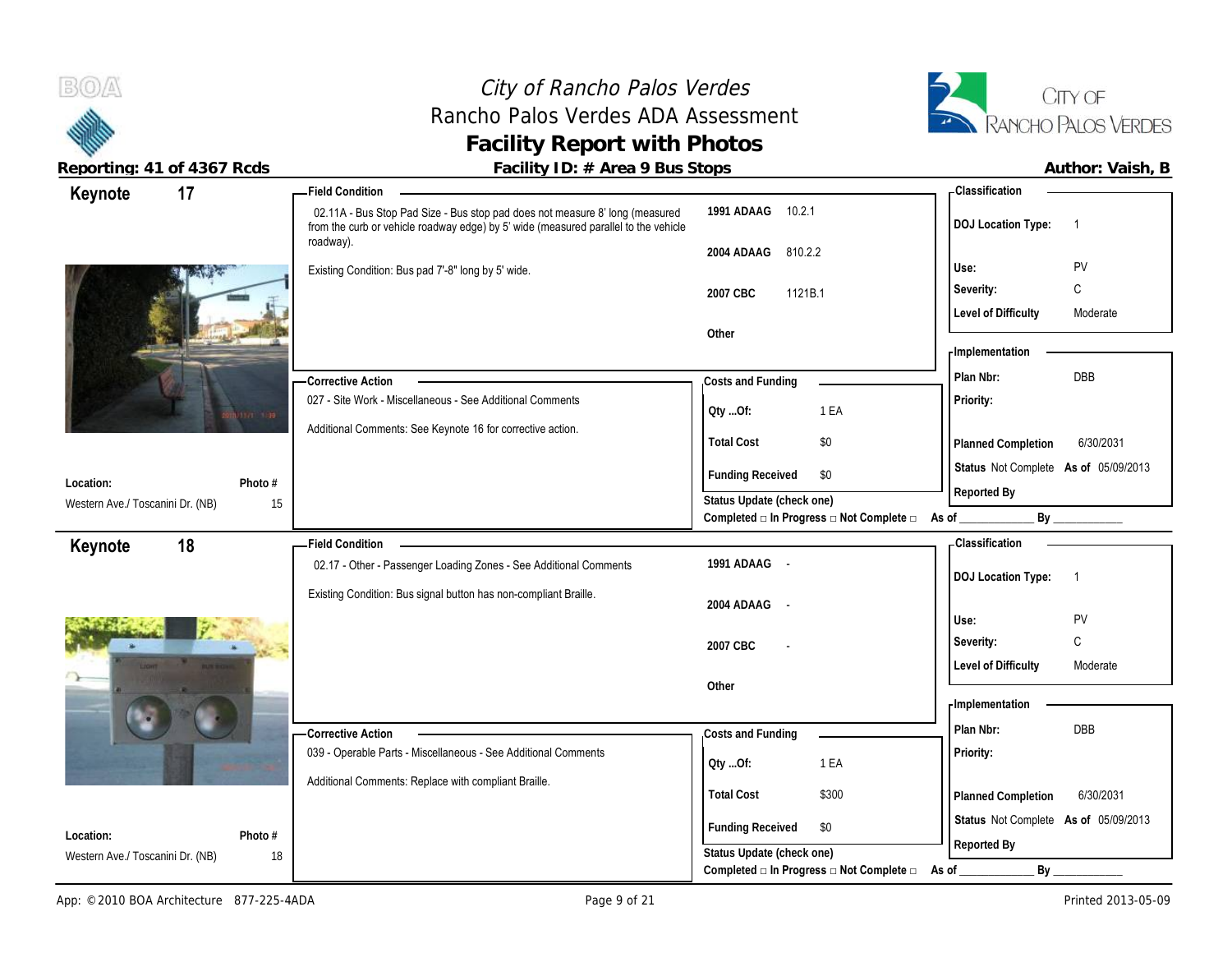City of Rancho Palos Verdes<br>
ho Palos Verdes ADA Assessment<br>
TA RANCHO PALOS VERDES Rancho Palos Verdes ADA Assessment **Facility Report with Photos**



 $B(0)$ 

**Reporting: 41 of 4367 Rcds Facility ID: # Area 9 Bus Stops Author: Vaish, B**

| Author: Vaish, I |  |
|------------------|--|
|                  |  |

| Keynote                                       | 19      | Field Condition _____                                                                                                                                       |                                                                       | - Classification                            |
|-----------------------------------------------|---------|-------------------------------------------------------------------------------------------------------------------------------------------------------------|-----------------------------------------------------------------------|---------------------------------------------|
|                                               |         | 02.17 - Other - Passenger Loading Zones - See Additional Comments                                                                                           | 1991 ADAAG -                                                          | <b>DOJ Location Type:</b><br>$\overline{1}$ |
|                                               |         | Existing Condition: Bench (12" - 15" high seat, 14" deep seat, 16" high back<br>support).                                                                   | 2004 ADAAG -                                                          |                                             |
|                                               |         |                                                                                                                                                             |                                                                       | <b>PV</b><br>Use:                           |
|                                               |         |                                                                                                                                                             | 2007 CBC                                                              | E<br>Severity:                              |
|                                               |         |                                                                                                                                                             | Other                                                                 | <b>Level of Difficulty</b><br>Moderate      |
|                                               |         |                                                                                                                                                             |                                                                       | - Implementation                            |
|                                               |         |                                                                                                                                                             |                                                                       | <b>DBB</b><br>Plan Nbr:                     |
|                                               |         | <b>Corrective Action</b><br>027 - Site Work - Miscellaneous - See Additional Comments                                                                       | Costs and Funding                                                     | Priority:                                   |
|                                               |         |                                                                                                                                                             | QtyOf:<br>1 EA                                                        |                                             |
|                                               |         | Additional Comments: Provide compliant bench.                                                                                                               | <b>Total Cost</b><br>\$600                                            | Planned Completion                          |
|                                               |         |                                                                                                                                                             | \$0                                                                   | Status Not Complete As of 05/09/2013        |
| Location:                                     | Photo # |                                                                                                                                                             | <b>Funding Received</b>                                               | Reported By                                 |
| Western Ave./ Toscanini Dr. (SB)              | 19      |                                                                                                                                                             | Status Update (check one)<br>Completed □ In Progress □ Not Complete □ | By<br>$\overline{\mathsf{As} \mathsf{ of }$ |
| Keynote                                       | 20      | <b>Field Condition</b>                                                                                                                                      |                                                                       | Classification                              |
|                                               |         | 02.12A - Bus Stop Pad Slope Parallel to Roadway - Bus stop pad is not at the<br>same slope as the roadway in the direction parallel to the roadway.         | 1991 ADAAG 10.2.1                                                     | <b>DOJ Location Type:</b><br>$\overline{1}$ |
|                                               |         |                                                                                                                                                             | 2004 ADAAG 810.2.4                                                    |                                             |
|                                               |         | Existing Condition: 3.0% to 6.6% at bus pad, 4.4% to 4.5% RS at the road.                                                                                   |                                                                       | Use:<br><b>PV</b>                           |
|                                               |         |                                                                                                                                                             | 2007 CBC<br>1121B.2.1                                                 | C<br>Severity:                              |
|                                               |         |                                                                                                                                                             |                                                                       | <b>Level of Difficulty</b><br>High          |
|                                               |         |                                                                                                                                                             |                                                                       |                                             |
|                                               |         |                                                                                                                                                             | Other                                                                 |                                             |
|                                               |         |                                                                                                                                                             |                                                                       | <b>Implementation</b>                       |
|                                               |         | -Corrective Action                                                                                                                                          | Costs and Funding                                                     | Plan Nbr:<br>DBB                            |
|                                               |         | 006 - Concrete Walk - Remove non-compliant pavement and replace with new<br>concrete (area as shown on the drawings). The walkway slope shall not exceed 5% | 40 SF<br>QtyOf:                                                       | Priority:                                   |
|                                               |         | along the POT and cross slope shall not exceed 2%.                                                                                                          | <b>Total Cost</b><br>\$768                                            | 6/30/2031<br>Planned Completion             |
|                                               |         | <b>Additional Comments:</b>                                                                                                                                 |                                                                       | Status Not Complete As of 05/09/2013        |
| Location:<br>Western Ave./ Toscanini Dr. (SB) | Photo # |                                                                                                                                                             | <b>Funding Received</b><br>\$0<br>Status Update (check one)           | Reported By                                 |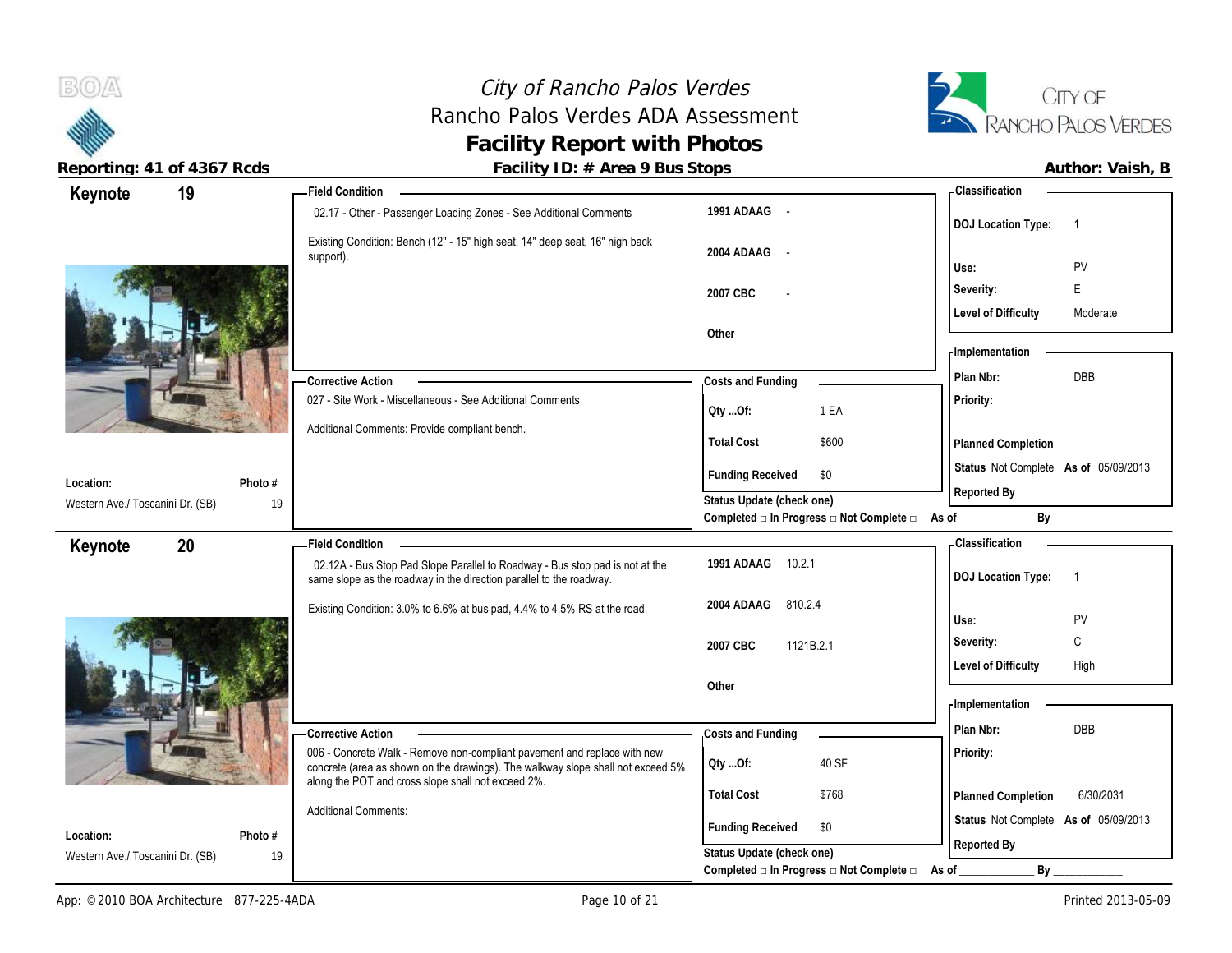# City of Rancho Palos Verdes<br>
ho Palos Verdes ADA Assessment<br>
TA RANCHO PALOS VERDES Rancho Palos Verdes ADA Assessment **Facility Report with Photos**



| Keynote                                        | 21            |                                                                                                                       |                                                                           | - Classification                            |
|------------------------------------------------|---------------|-----------------------------------------------------------------------------------------------------------------------|---------------------------------------------------------------------------|---------------------------------------------|
|                                                |               | 02.12B - Bus Stop Pad Slope Perpendicular to Roadway - Bus stop pad slope<br>perpendicular to the roadway exceeds 2%. | 1991 ADAAG 10.2.1                                                         | <b>DOJ Location Type:</b><br>$\overline{1}$ |
|                                                |               | Existing Condition: 2.2% to 3.3% CS.                                                                                  | 2004 ADAAG<br>810.2.4                                                     | PV<br>Use:                                  |
|                                                |               |                                                                                                                       |                                                                           | C<br>Severity:                              |
|                                                |               |                                                                                                                       | 2007 CBC<br>1121B.2.1                                                     |                                             |
|                                                |               |                                                                                                                       |                                                                           | <b>Level of Difficulty</b><br>Moderate      |
|                                                |               |                                                                                                                       | Other                                                                     | - Implementation                            |
|                                                |               |                                                                                                                       |                                                                           | DBB<br>Plan Nbr:                            |
|                                                |               | <b>Corrective Action</b><br>027 - Site Work - Miscellaneous - See Additional Comments                                 | Costs and Funding                                                         |                                             |
|                                                |               |                                                                                                                       | 1 EA<br>Oty Of:                                                           | Priority:                                   |
|                                                |               | Additional Comments: See Keynote 20 for corrective action.                                                            | <b>Total Cost</b><br>\$0                                                  | 6/30/2031<br>Planned Completion             |
|                                                |               |                                                                                                                       |                                                                           |                                             |
| Location:                                      | Photo #       |                                                                                                                       | <b>Funding Received</b><br>\$0                                            | Status Not Complete As of 05/09/2013        |
| Western Ave./ Toscanini Dr. (SB)               | 19            |                                                                                                                       | Status Update (check one)                                                 | Reported By                                 |
|                                                |               |                                                                                                                       | Completed $\square$ In Progress $\square$ Not Complete $\square$ As of __ |                                             |
|                                                |               |                                                                                                                       |                                                                           |                                             |
| Keynote                                        | 22            | Field Condition -                                                                                                     |                                                                           | <b>Classification</b>                       |
|                                                |               | 02.17 - Other - Passenger Loading Zones - See Additional Comments                                                     | 1991 ADAAG -                                                              |                                             |
|                                                |               | Existing Condition: Bench (16 1/4" high seat).                                                                        |                                                                           | <b>DOJ Location Type:</b><br>$\overline{1}$ |
|                                                |               |                                                                                                                       | 2004 ADAAG -                                                              | PV<br>Use:                                  |
|                                                |               |                                                                                                                       |                                                                           | E                                           |
|                                                |               |                                                                                                                       | 2007 CBC                                                                  | Severity:                                   |
|                                                |               |                                                                                                                       |                                                                           | <b>Level of Difficulty</b><br>Moderate      |
|                                                |               |                                                                                                                       | Other                                                                     | - Implementation                            |
|                                                |               |                                                                                                                       |                                                                           | Plan Nbr:<br><b>DBB</b>                     |
|                                                |               | - Corrective Action<br>027 - Site Work - Miscellaneous - See Additional Comments                                      | Costs and Funding                                                         | Priority:                                   |
|                                                |               |                                                                                                                       | 1 EA<br>Qty Of:                                                           |                                             |
|                                                |               | Additional Comments: Provide compliant bench.                                                                         | <b>Total Cost</b><br>\$600                                                | Planned Completion                          |
|                                                |               |                                                                                                                       |                                                                           | Status Not Complete As of 05/09/2013        |
| Location:<br>Western Ave./ Caddington Dr. (NB) | Photo #<br>22 |                                                                                                                       | <b>Funding Received</b><br>\$0<br>Status Update (check one)               | Reported By                                 |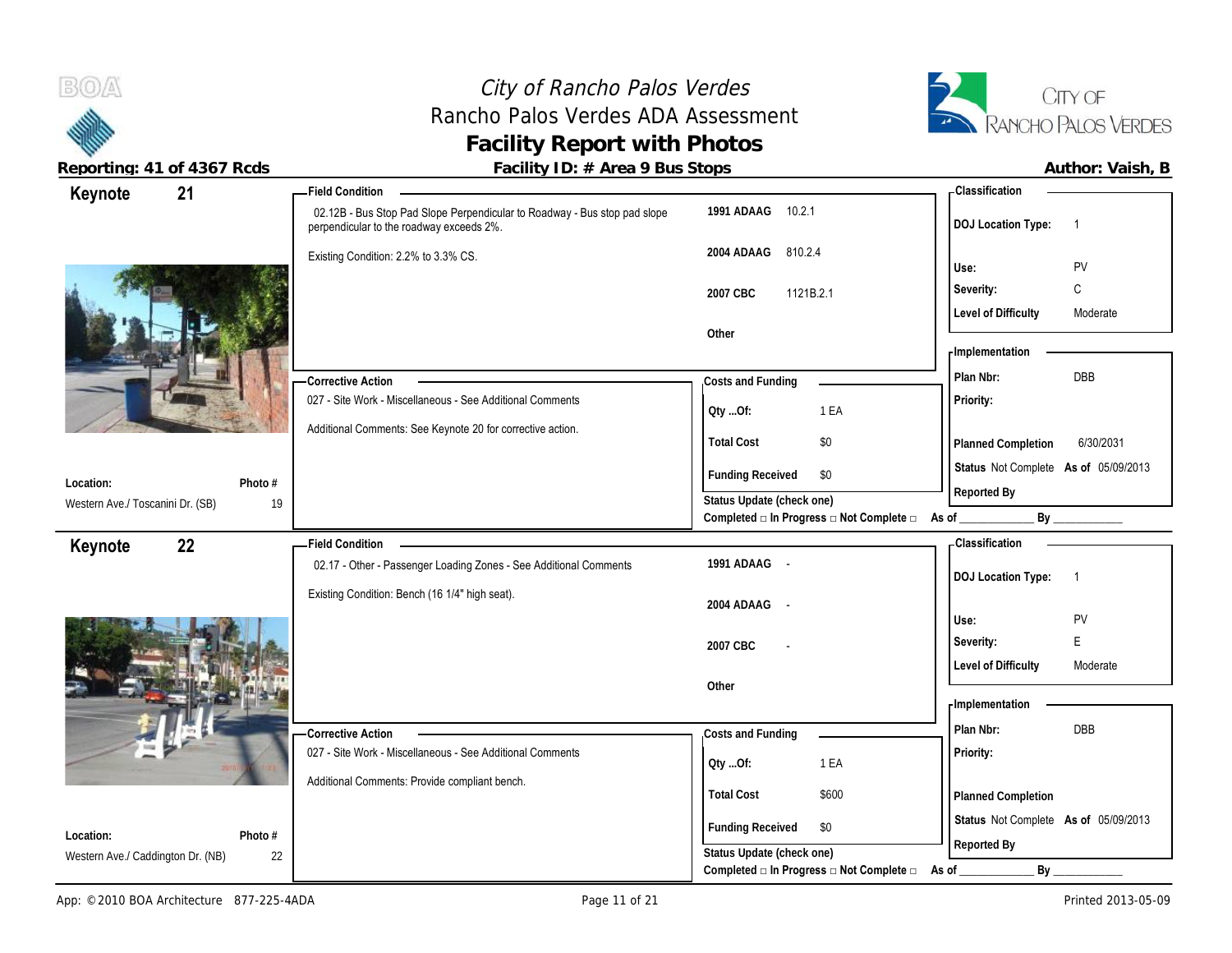## City of Rancho Palos Verdes Rancho Palos Verdes ADA Assessment **Facility Report with Photos**



**Reporting: 41 of 4367 Rcds Facility ID: # Area 9 Bus Stops Author: Vaish, B**

| 23<br>Keynote                           | - Field Condition                                                                                                                                                                                                 |                                                         | <b>Classification</b>                       |
|-----------------------------------------|-------------------------------------------------------------------------------------------------------------------------------------------------------------------------------------------------------------------|---------------------------------------------------------|---------------------------------------------|
|                                         | 02.12A - Bus Stop Pad Slope Parallel to Roadway - Bus stop pad is not at the<br>same slope as the roadway in the direction parallel to the roadway.                                                               | 1991 ADAAG<br>10.2.1                                    | <b>DOJ Location Type:</b><br>$\overline{1}$ |
|                                         | Existing Condition: 3.0% RS at bus pad, 2.0% to 2.5% RS at the road.                                                                                                                                              | 2004 ADAAG 810.2.4                                      | PV<br>Use:                                  |
|                                         |                                                                                                                                                                                                                   | 2007 CBC<br>1121B.2.1                                   | C<br>Severity:                              |
|                                         |                                                                                                                                                                                                                   |                                                         | <b>Level of Difficulty</b><br>High          |
|                                         |                                                                                                                                                                                                                   | Other                                                   | <b>Implementation</b>                       |
|                                         | - Corrective Action                                                                                                                                                                                               | Costs and Funding                                       | DBB<br>Plan Nbr:                            |
|                                         | 006 - Concrete Walk - Remove non-compliant pavement and replace with new<br>concrete (area as shown on the drawings). The walkway slope shall not exceed 5%<br>along the POT and cross slope shall not exceed 2%. | Oty Of:<br>40 SF                                        | Priority:                                   |
|                                         |                                                                                                                                                                                                                   | <b>Total Cost</b><br>\$768                              | 6/30/2031<br>Planned Completion             |
| Location:<br>Photo #                    | <b>Additional Comments:</b>                                                                                                                                                                                       | <b>Funding Received</b><br>\$0                          | Status Not Complete As of 05/09/2013        |
| Western Ave./ Caddington Dr. (NB)<br>22 |                                                                                                                                                                                                                   | Status Update (check one)                               | Reported By                                 |
|                                         |                                                                                                                                                                                                                   | Completed □ In Progress □ Not Complete □ As of ________ |                                             |
| 24<br>Keynote                           | - Field Condition                                                                                                                                                                                                 |                                                         | <b>Classification</b>                       |
|                                         | 02.12B - Bus Stop Pad Slope Perpendicular to Roadway - Bus stop pad slope<br>perpendicular to the roadway exceeds 2%.                                                                                             | 1991 ADAAG<br>10.2.1                                    | <b>DOJ Location Type:</b><br>$\overline{1}$ |
|                                         | Existing Condition: 2.5% to 3.3% CS.                                                                                                                                                                              | 2004 ADAAG 810.2.4                                      | Use:<br>PV                                  |
|                                         |                                                                                                                                                                                                                   | 2007 CBC<br>1121B.2.1                                   | C<br>Severity:                              |
|                                         |                                                                                                                                                                                                                   |                                                         | <b>Level of Difficulty</b><br>Moderate      |
|                                         |                                                                                                                                                                                                                   | Other                                                   | <b>Implementation</b>                       |
|                                         | - Corrective Action                                                                                                                                                                                               | Costs and Funding                                       | Plan Nbr:<br>DBB                            |
|                                         | 027 - Site Work - Miscellaneous - See Additional Comments                                                                                                                                                         |                                                         | Priority:                                   |
|                                         | Additional Comments: See Keynote 23 for corrective action.                                                                                                                                                        | QtyOf:<br>1 EA                                          |                                             |
|                                         |                                                                                                                                                                                                                   | <b>Total Cost</b><br>\$0                                | 6/30/2031<br>Planned Completion             |
| Location:<br>Photo #                    |                                                                                                                                                                                                                   | <b>Funding Received</b><br>\$0                          | Status Not Complete As of 05/09/2013        |
| 22<br>Western Ave./ Caddington Dr. (NB) |                                                                                                                                                                                                                   | Status Update (check one)                               | Reported By                                 |
|                                         |                                                                                                                                                                                                                   |                                                         |                                             |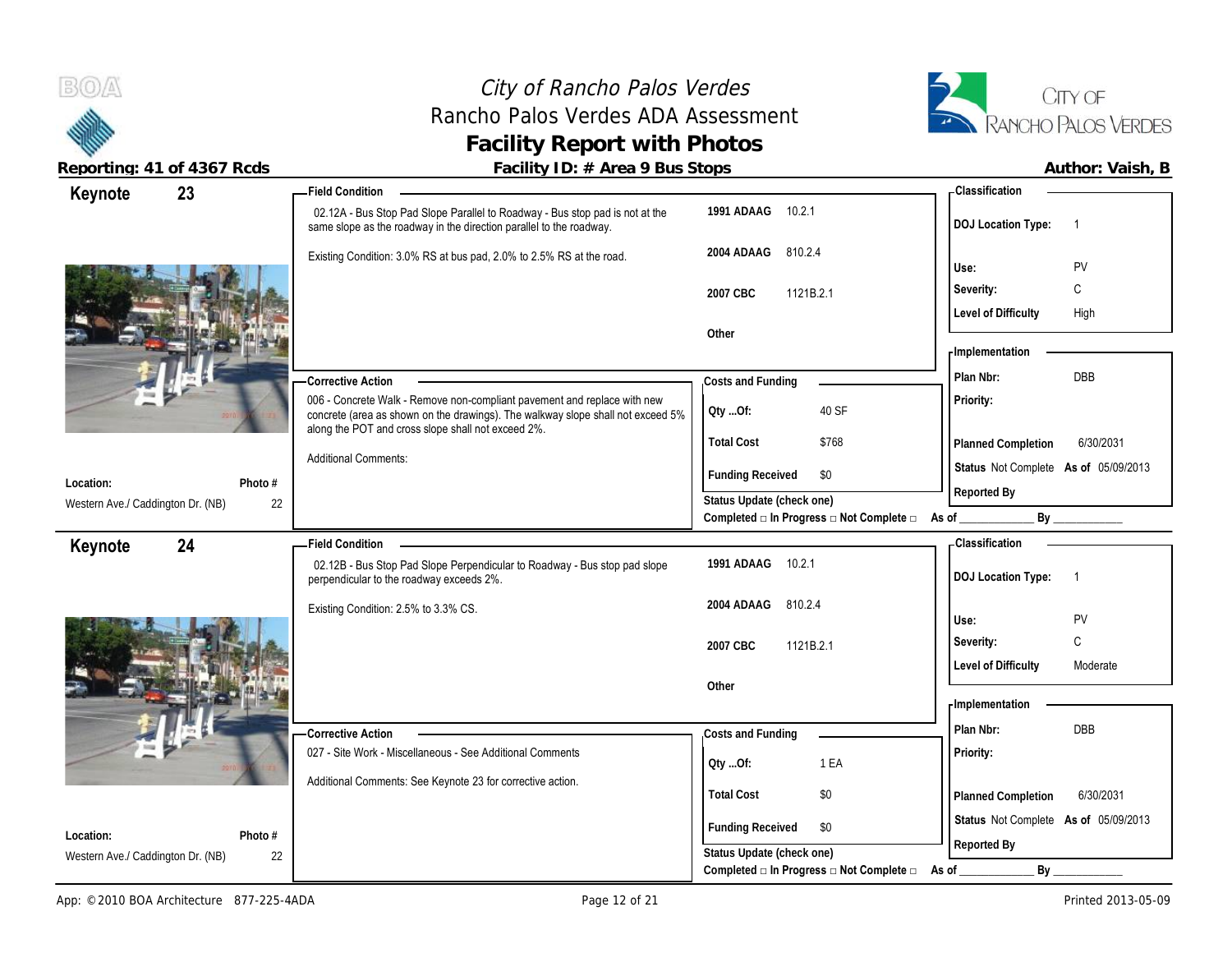# City of Rancho Palos Verdes<br>
ho Palos Verdes ADA Assessment<br>
RANCHO PALOS VERDES Rancho Palos Verdes ADA Assessment **Facility Report with Photos**



 $B(0)$ 

**Reporting: 41 of 4367 Rcds Facility ID: # Area 9 Bus Stops** 

| Author: Vaish, B |  |
|------------------|--|
|                  |  |

| Keynote                                        | 25              | <b>Field Condition</b>                                                                                                                                      |                                                             | <b>Classification</b>                                                                                                                                                                                                          |
|------------------------------------------------|-----------------|-------------------------------------------------------------------------------------------------------------------------------------------------------------|-------------------------------------------------------------|--------------------------------------------------------------------------------------------------------------------------------------------------------------------------------------------------------------------------------|
|                                                |                 | 02.17 - Other - Passenger Loading Zones - See Additional Comments                                                                                           | 1991 ADAAG -                                                | <b>DOJ Location Type:</b><br>$\overline{1}$                                                                                                                                                                                    |
|                                                |                 | Existing Condition: Bench (16 1/2" high seat, 14" deep seat, 14" high back support).                                                                        | 2004 ADAAG -                                                | PV<br>Use:                                                                                                                                                                                                                     |
|                                                |                 |                                                                                                                                                             | 2007 CBC                                                    | E<br>Severity:                                                                                                                                                                                                                 |
|                                                |                 |                                                                                                                                                             |                                                             | <b>Level of Difficulty</b><br>Moderate                                                                                                                                                                                         |
|                                                |                 |                                                                                                                                                             | Other                                                       |                                                                                                                                                                                                                                |
|                                                |                 |                                                                                                                                                             |                                                             | - Implementation                                                                                                                                                                                                               |
|                                                |                 | <b>Corrective Action</b>                                                                                                                                    | Costs and Funding                                           | <b>DBB</b><br>Plan Nbr:                                                                                                                                                                                                        |
|                                                |                 | 027 - Site Work - Miscellaneous - See Additional Comments                                                                                                   | 1 EA<br>Oty Of:                                             | Priority:                                                                                                                                                                                                                      |
|                                                |                 | Additional Comments: Provide compliant bench.                                                                                                               | <b>Total Cost</b><br>\$600                                  | <b>Planned Completion</b>                                                                                                                                                                                                      |
|                                                |                 |                                                                                                                                                             | <b>Funding Received</b><br>\$0                              | Status Not Complete As of 05/09/2013                                                                                                                                                                                           |
| Location:                                      | Photo #         |                                                                                                                                                             | Status Update (check one)                                   | Reported By                                                                                                                                                                                                                    |
| Western Ave./ Caddington Dr. (SB)              | 25              |                                                                                                                                                             | Completed □ In Progress □ Not Complete □ As of              | By the contract of the contract of the contract of the contract of the contract of the contract of the contract of the contract of the contract of the contract of the contract of the contract of the contract of the contrac |
|                                                |                 |                                                                                                                                                             |                                                             |                                                                                                                                                                                                                                |
| 26                                             |                 | <b>Field Condition</b>                                                                                                                                      |                                                             | - Classification                                                                                                                                                                                                               |
| Keynote                                        |                 | 02.12A - Bus Stop Pad Slope Parallel to Roadway - Bus stop pad is not at the<br>same slope as the roadway in the direction parallel to the roadway.         | 1991 ADAAG<br>10.2.1                                        | <b>DOJ Location Type:</b><br>$\overline{1}$                                                                                                                                                                                    |
|                                                |                 | Existing Condition: 3.05 to 3.5% RS at bus pad, 2.3% to 2.5% RS at the road.                                                                                | 2004 ADAAG<br>810.2.4                                       | Use:<br>PV                                                                                                                                                                                                                     |
|                                                |                 |                                                                                                                                                             | 2007 CBC<br>1121B.2.1                                       | C<br>Severity:                                                                                                                                                                                                                 |
|                                                |                 |                                                                                                                                                             |                                                             | <b>Level of Difficulty</b><br>High                                                                                                                                                                                             |
|                                                |                 |                                                                                                                                                             | Other                                                       |                                                                                                                                                                                                                                |
|                                                |                 |                                                                                                                                                             |                                                             | - Implementation                                                                                                                                                                                                               |
|                                                |                 | - Corrective Action                                                                                                                                         | Costs and Funding                                           | <b>DBB</b><br>Plan Nbr:                                                                                                                                                                                                        |
|                                                |                 | 006 - Concrete Walk - Remove non-compliant pavement and replace with new<br>concrete (area as shown on the drawings). The walkway slope shall not exceed 5% | 40 SF<br>Oty Of:                                            | Priority:                                                                                                                                                                                                                      |
|                                                |                 | along the POT and cross slope shall not exceed 2%.                                                                                                          | <b>Total Cost</b><br>\$768                                  | 6/30/2031                                                                                                                                                                                                                      |
|                                                |                 | <b>Additional Comments:</b>                                                                                                                                 |                                                             | Planned Completion<br>Status Not Complete As of 05/09/2013                                                                                                                                                                     |
| Location:<br>Western Ave./ Caddington Dr. (SB) | Photo $#$<br>25 |                                                                                                                                                             | <b>Funding Received</b><br>\$0<br>Status Update (check one) | Reported By                                                                                                                                                                                                                    |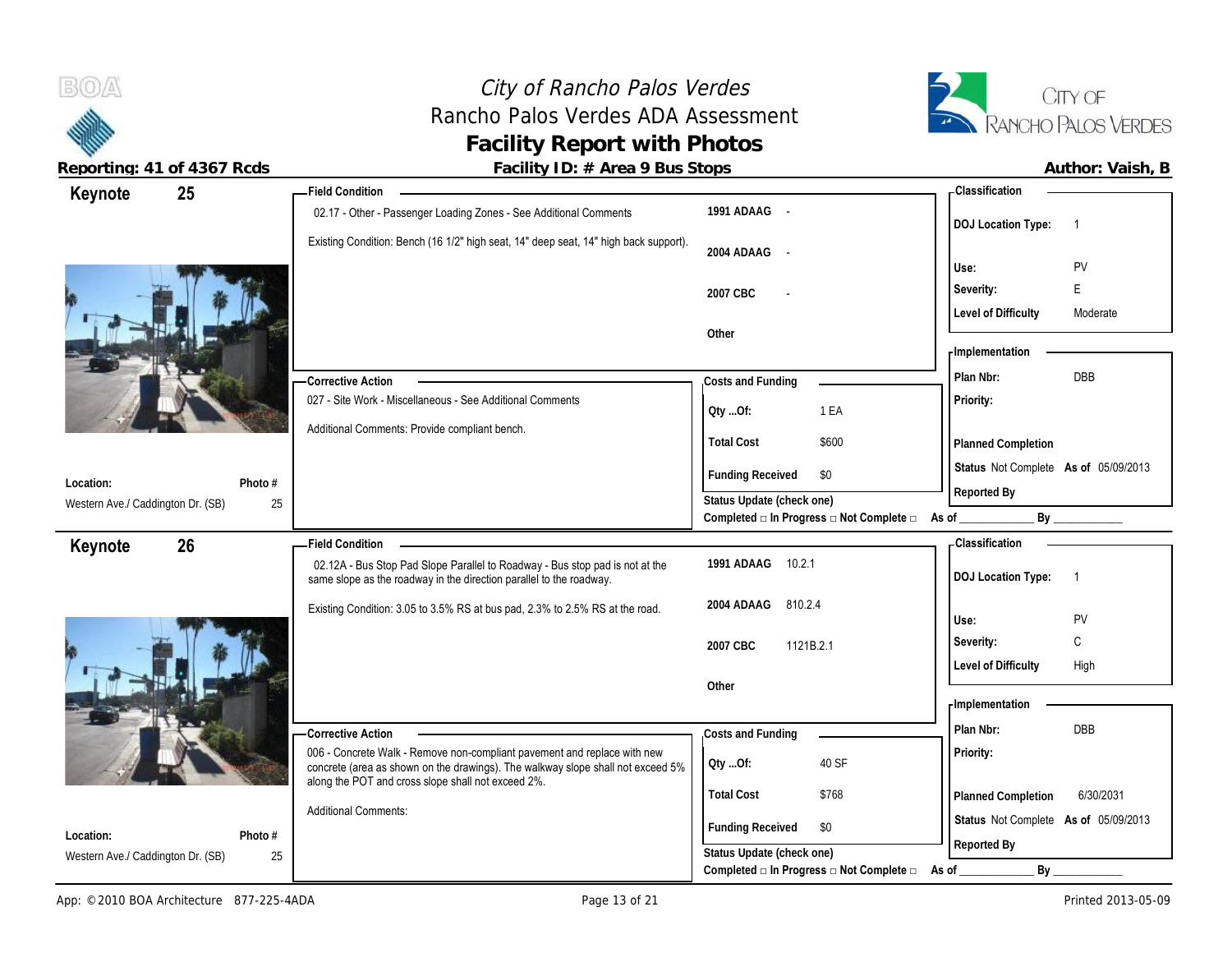## City of Rancho Palos Verdes Rancho Palos Verdes ADA Assessment **Facility Report with Photos**



**Reporting: 41 of 4367 Rcds Facility ID: # Area 9 Bus Stops Author: Vaish, B**

| Keynote                                    | 27            | <b>Field Condition</b>                                                                                                |                                                                 | - Classification                            |
|--------------------------------------------|---------------|-----------------------------------------------------------------------------------------------------------------------|-----------------------------------------------------------------|---------------------------------------------|
|                                            |               | 02.12B - Bus Stop Pad Slope Perpendicular to Roadway - Bus stop pad slope<br>perpendicular to the roadway exceeds 2%. | 1991 ADAAG<br>10.2.1                                            | <b>DOJ</b> Location Type:<br>$\overline{1}$ |
|                                            |               | Existing Condition: 3.5% CS.                                                                                          | 2004 ADAAG<br>810.2.4                                           | PV<br>Use:                                  |
|                                            |               |                                                                                                                       |                                                                 |                                             |
|                                            |               |                                                                                                                       | 2007 CBC<br>1121B.2.1                                           | C<br>Severity:                              |
|                                            |               |                                                                                                                       | Other                                                           | <b>Level of Difficulty</b><br>Moderate      |
|                                            |               |                                                                                                                       |                                                                 | - Implementation                            |
|                                            |               | - Corrective Action                                                                                                   | Costs and Funding                                               | <b>DBB</b><br>Plan Nbr:                     |
|                                            |               | 027 - Site Work - Miscellaneous - See Additional Comments                                                             |                                                                 | Priority:                                   |
|                                            |               |                                                                                                                       | 1 EA<br>Oty Of:                                                 |                                             |
|                                            |               | Additional Comments: See Keynote 26 for corrective action.                                                            | <b>Total Cost</b><br>\$0                                        | 6/30/2031<br>Planned Completion             |
|                                            |               |                                                                                                                       | <b>Funding Received</b><br>\$0                                  | Status Not Complete As of 05/09/2013        |
| Location:                                  | Photo #       |                                                                                                                       | Status Update (check one)                                       | Reported By                                 |
| Western Ave./ Caddington Dr. (SB)          | 25            |                                                                                                                       | Completed $\Box$ In Progress $\Box$ Not Complete $\Box$ As of _ | By                                          |
| Keynote                                    | 28            | <b>Field Condition</b>                                                                                                |                                                                 | - Classification                            |
|                                            |               |                                                                                                                       |                                                                 |                                             |
|                                            |               | 02.17 - Other - Passenger Loading Zones - See Additional Comments                                                     | 1991 ADAAG -                                                    |                                             |
|                                            |               |                                                                                                                       |                                                                 | <b>DOJ</b> Location Type:<br>$\overline{1}$ |
|                                            |               | Existing Condition: Bench (16" high seat, 14 1/2" deep seat, 14" high back<br>support).                               | 2004 ADAAG<br>$\sim$                                            |                                             |
|                                            |               |                                                                                                                       |                                                                 | Use:<br>PV                                  |
|                                            |               |                                                                                                                       | 2007 CBC                                                        | E<br>Severity:                              |
|                                            |               |                                                                                                                       | Other                                                           | <b>Level of Difficulty</b><br>Moderate      |
|                                            |               |                                                                                                                       |                                                                 | - Implementation                            |
|                                            |               | -Corrective Action                                                                                                    | Costs and Funding                                               | DBB<br>Plan Nbr:                            |
|                                            |               | 027 - Site Work - Miscellaneous - See Additional Comments                                                             |                                                                 | Priority:                                   |
|                                            |               | Additional Comments: Provide compliant bench.                                                                         | 1 EA<br>QtyOf:                                                  |                                             |
|                                            |               |                                                                                                                       | <b>Total Cost</b><br>\$600                                      | Planned Completion                          |
|                                            |               |                                                                                                                       | <b>Funding Received</b><br>\$0                                  | Status Not Complete As of 05/09/2013        |
| Location:<br>Western Ave./ Trudie Dr. (SB) | Photo #<br>28 |                                                                                                                       | Status Update (check one)                                       | Reported By                                 |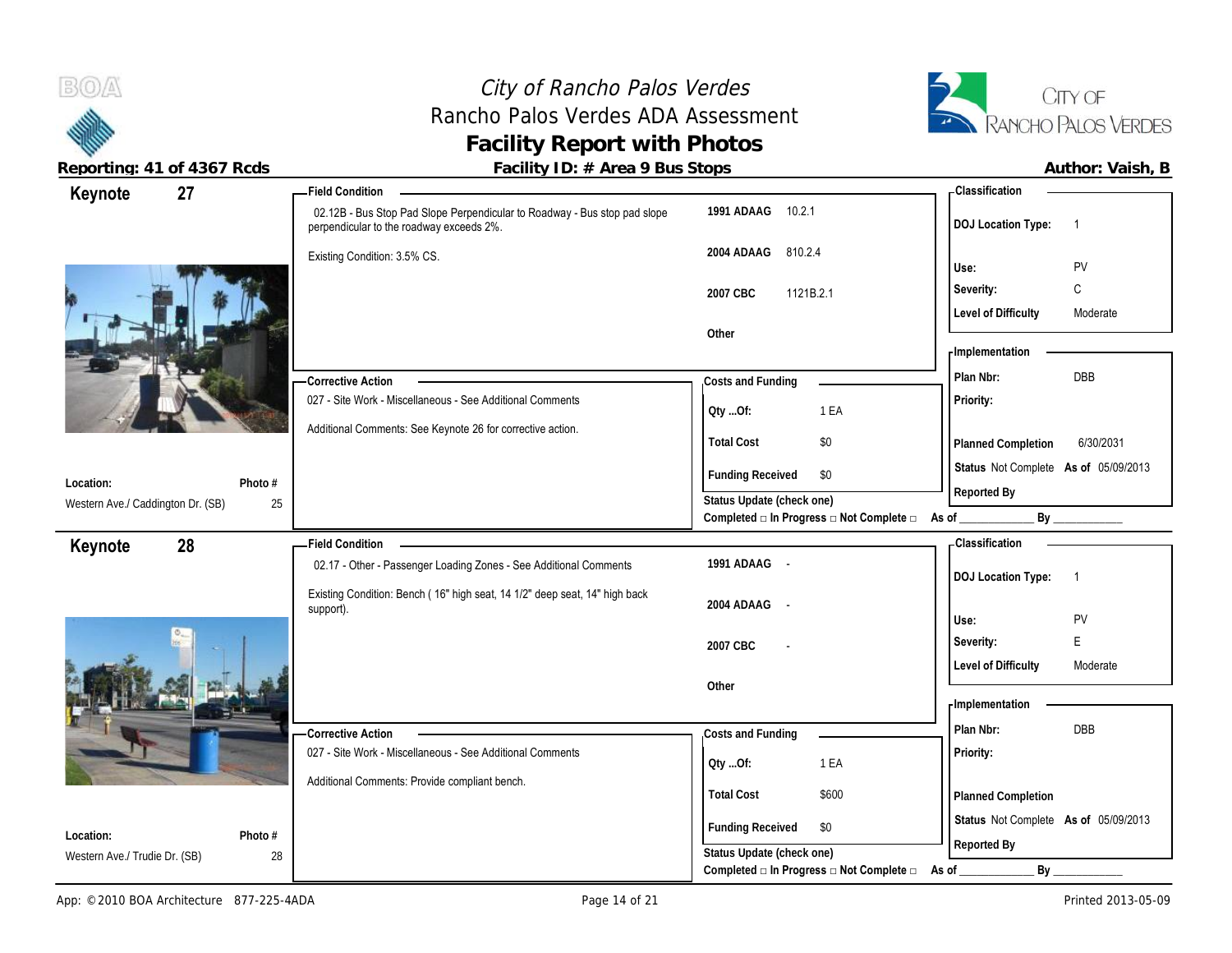



| Reporting: 41 of 4367 Rcds          | Facility ID: # Area 9 Bus Stops                                                                                                                                                                                   |                                                                        |                                      | Author: Vaish, B |
|-------------------------------------|-------------------------------------------------------------------------------------------------------------------------------------------------------------------------------------------------------------------|------------------------------------------------------------------------|--------------------------------------|------------------|
| 29<br>Keynote                       | <b>Field Condition</b>                                                                                                                                                                                            |                                                                        | - Classification                     |                  |
|                                     | 02.12A - Bus Stop Pad Slope Parallel to Roadway - Bus stop pad is not at the<br>same slope as the roadway in the direction parallel to the roadway.                                                               | 1991 ADAAG 10.2.1                                                      | <b>DOJ Location Type:</b>            | $\overline{1}$   |
|                                     | Existing Condition: 2.9% to 3.0% RS at bus pad, 0.8% to 0.9% RS at the road.                                                                                                                                      | 2004 ADAAG 810.2.4                                                     | Use:                                 | PV               |
|                                     |                                                                                                                                                                                                                   | 2007 CBC<br>1121B.2.1                                                  | Severity:                            | $\mathsf{C}$     |
|                                     |                                                                                                                                                                                                                   |                                                                        | <b>Level of Difficulty</b>           | High             |
|                                     |                                                                                                                                                                                                                   | Other                                                                  | <b>Implementation</b>                |                  |
|                                     | -Corrective Action                                                                                                                                                                                                | Costs and Funding                                                      | Plan Nbr:                            | DBB              |
|                                     | 006 - Concrete Walk - Remove non-compliant pavement and replace with new<br>concrete (area as shown on the drawings). The walkway slope shall not exceed 5%<br>along the POT and cross slope shall not exceed 2%. | 40 SF<br>Qty Of:                                                       | Priority:                            |                  |
|                                     |                                                                                                                                                                                                                   | \$768<br><b>Total Cost</b>                                             | Planned Completion                   | 6/30/2031        |
|                                     | <b>Additional Comments:</b>                                                                                                                                                                                       | <b>Funding Received</b><br>\$0                                         | Status Not Complete As of 05/09/2013 |                  |
| Photo #<br>Location:                |                                                                                                                                                                                                                   | Status Update (check one)                                              | Reported By                          |                  |
| 28<br>Western Ave./ Trudie Dr. (SB) |                                                                                                                                                                                                                   | Completed □ In Progress □ Not Complete □ As of                         |                                      | By               |
| 30 <sup>°</sup><br>Keynote          | -Field Condition                                                                                                                                                                                                  |                                                                        | <b>Classification</b>                |                  |
|                                     | 02.12B - Bus Stop Pad Slope Perpendicular to Roadway - Bus stop pad slope<br>perpendicular to the roadway exceeds 2%.                                                                                             | 1991 ADAAG<br>10.2.1                                                   | DOJ Location Type: 1                 |                  |
|                                     | Existing Condition: 3.2% CS.                                                                                                                                                                                      | 2004 ADAAG<br>810.2.4                                                  |                                      |                  |
|                                     |                                                                                                                                                                                                                   |                                                                        | Use:                                 | PV               |
|                                     |                                                                                                                                                                                                                   | 2007 CBC<br>1121B.2.1                                                  | Severity:                            | C                |
|                                     |                                                                                                                                                                                                                   | Other                                                                  | <b>Level of Difficulty</b>           | Moderate         |
|                                     |                                                                                                                                                                                                                   |                                                                        | <b>Implementation</b>                |                  |
|                                     |                                                                                                                                                                                                                   |                                                                        | Plan Nbr:                            | <b>DBB</b>       |
|                                     | - Corrective Action<br>027 - Site Work - Miscellaneous - See Additional Comments                                                                                                                                  | Costs and Funding                                                      | Priority:                            |                  |
|                                     |                                                                                                                                                                                                                   | 1 EA<br>Oty Of:                                                        |                                      |                  |
|                                     | Additional Comments: See Keynote 29 for corrective action.                                                                                                                                                        | \$0<br><b>Total Cost</b>                                               | Planned Completion                   | 6/30/2031        |
| Location:<br>Photo #                |                                                                                                                                                                                                                   | <b>Funding Received</b><br>\$0                                         | Status Not Complete As of 05/09/2013 |                  |
| Western Ave./ Trudie Dr. (SB)<br>28 |                                                                                                                                                                                                                   | Status Update (check one)                                              | Reported By                          |                  |
|                                     |                                                                                                                                                                                                                   | Completed $\square$ In Progress $\square$ Not Complete $\square$ As of | $By_$                                |                  |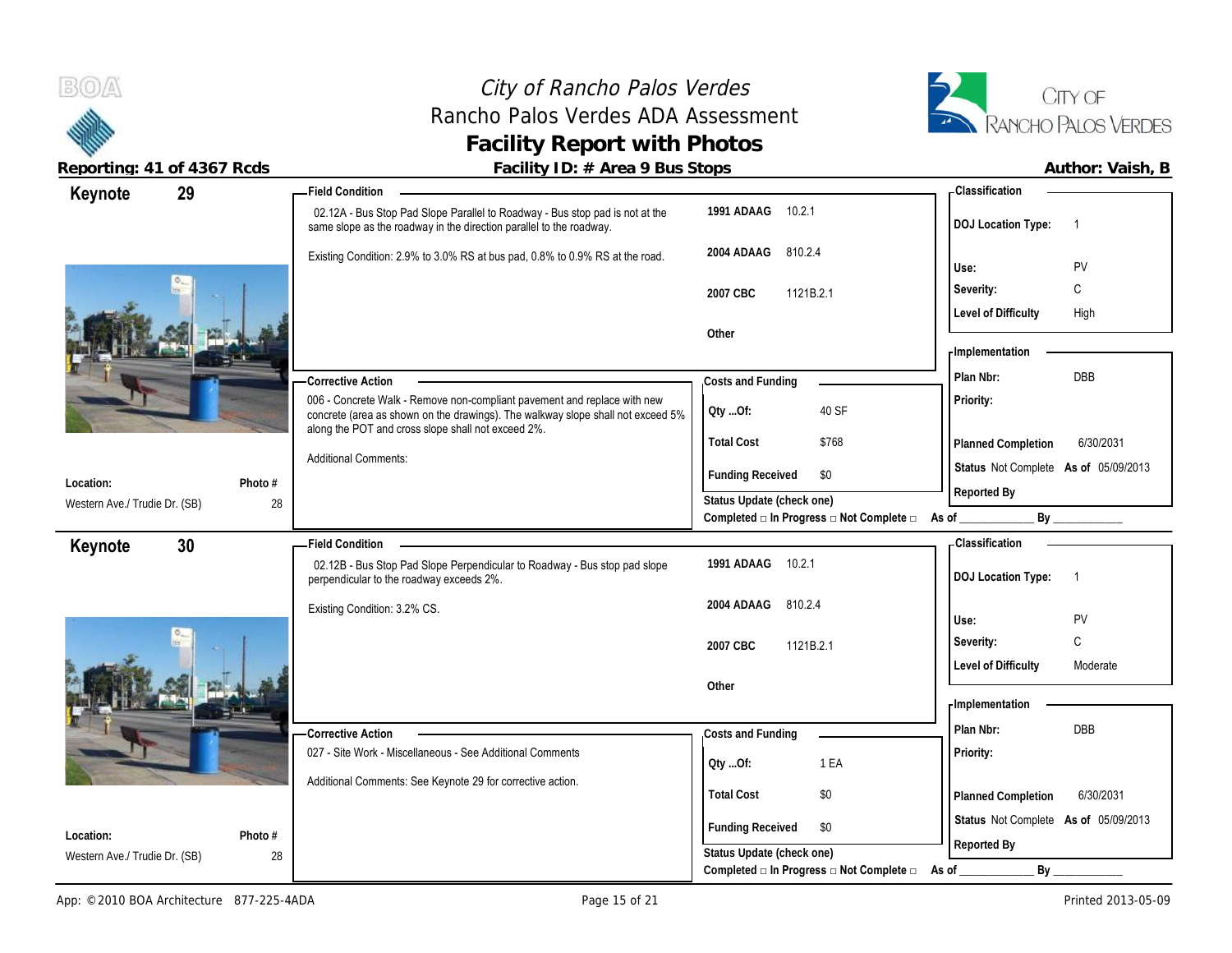## City of Rancho Palos Verdes<br>
ho Palos Verdes ADA Assessment<br>
TA RANCHO PALOS VERDES Rancho Palos Verdes ADA Assessment **Facility Report with Photos**



 $B(0)$ 

|                                             | 31              | - Field Condition                                                                                                                                           |                                                             | - Classification                            |
|---------------------------------------------|-----------------|-------------------------------------------------------------------------------------------------------------------------------------------------------------|-------------------------------------------------------------|---------------------------------------------|
| Keynote                                     |                 | 02.17 - Other - Passenger Loading Zones - See Additional Comments                                                                                           | 1991 ADAAG -                                                | <b>DOJ Location Type:</b><br>$\overline{1}$ |
|                                             |                 | Existing Condition: Bench (14 1/2" deep seat).                                                                                                              | 2004 ADAAG<br>$\sim$ $\sim$                                 | PV<br>Use:                                  |
|                                             |                 |                                                                                                                                                             | 2007 CBC                                                    | Severity:<br>E                              |
|                                             |                 |                                                                                                                                                             |                                                             | <b>Level of Difficulty</b><br>Moderate      |
|                                             |                 |                                                                                                                                                             | Other                                                       |                                             |
|                                             |                 |                                                                                                                                                             |                                                             | <b>Implementation</b><br><b>DBB</b>         |
|                                             |                 | -Corrective Action<br>027 - Site Work - Miscellaneous - See Additional Comments                                                                             | Costs and Funding                                           | Plan Nbr:<br>Priority:                      |
|                                             |                 |                                                                                                                                                             | 1 EA<br>Qty Of:                                             |                                             |
|                                             |                 | Additional Comments: Provide compliant bench.                                                                                                               | <b>Total Cost</b><br>\$600                                  | Planned Completion                          |
|                                             |                 |                                                                                                                                                             | <b>Funding Received</b><br>\$0                              | Status Not Complete As of 05/09/2013        |
| Location:<br>Western Ave./ Capitol Dr. (NB) | Photo #<br>31   |                                                                                                                                                             | Status Update (check one)                                   | Reported By                                 |
|                                             |                 |                                                                                                                                                             | Completed a In Progress a Not Complete a As of              | By _____________                            |
| Keynote                                     | 32 <sub>2</sub> | <b>Field Condition</b>                                                                                                                                      |                                                             | - Classification                            |
|                                             |                 |                                                                                                                                                             |                                                             |                                             |
|                                             |                 | 02.12A - Bus Stop Pad Slope Parallel to Roadway - Bus stop pad is not at the<br>same slope as the roadway in the direction parallel to the roadway.         | 1991 ADAAG<br>10.2.1                                        | <b>DOJ Location Type:</b><br>$\overline{1}$ |
|                                             |                 | Existing Condition: 1.4% to 2.3% RS at bus pad, 0.8% to 1.0% RS at the road.                                                                                | 2004 ADAAG<br>810.2.4                                       |                                             |
|                                             |                 |                                                                                                                                                             |                                                             | PV<br>Use:<br>C<br>Severity:                |
|                                             |                 |                                                                                                                                                             | 2007 CBC<br>1121B.2.1                                       | <b>Level of Difficulty</b><br>High          |
|                                             |                 |                                                                                                                                                             | Other                                                       |                                             |
|                                             |                 |                                                                                                                                                             |                                                             | - Implementation                            |
|                                             |                 | - Corrective Action                                                                                                                                         | Costs and Funding                                           | <b>DBB</b><br>Plan Nbr:                     |
|                                             |                 | 006 - Concrete Walk - Remove non-compliant pavement and replace with new<br>concrete (area as shown on the drawings). The walkway slope shall not exceed 5% | 40 SF<br>Qty Of:                                            | Priority:                                   |
|                                             |                 | along the POT and cross slope shall not exceed 2%.                                                                                                          | <b>Total Cost</b><br>\$768                                  | 6/30/2031<br>Planned Completion             |
|                                             |                 | <b>Additional Comments:</b>                                                                                                                                 |                                                             | Status Not Complete As of 05/09/2013        |
| Location:<br>Western Ave./ Capitol Dr. (NB) | Photo #<br>31   |                                                                                                                                                             | <b>Funding Received</b><br>\$0<br>Status Update (check one) | Reported By                                 |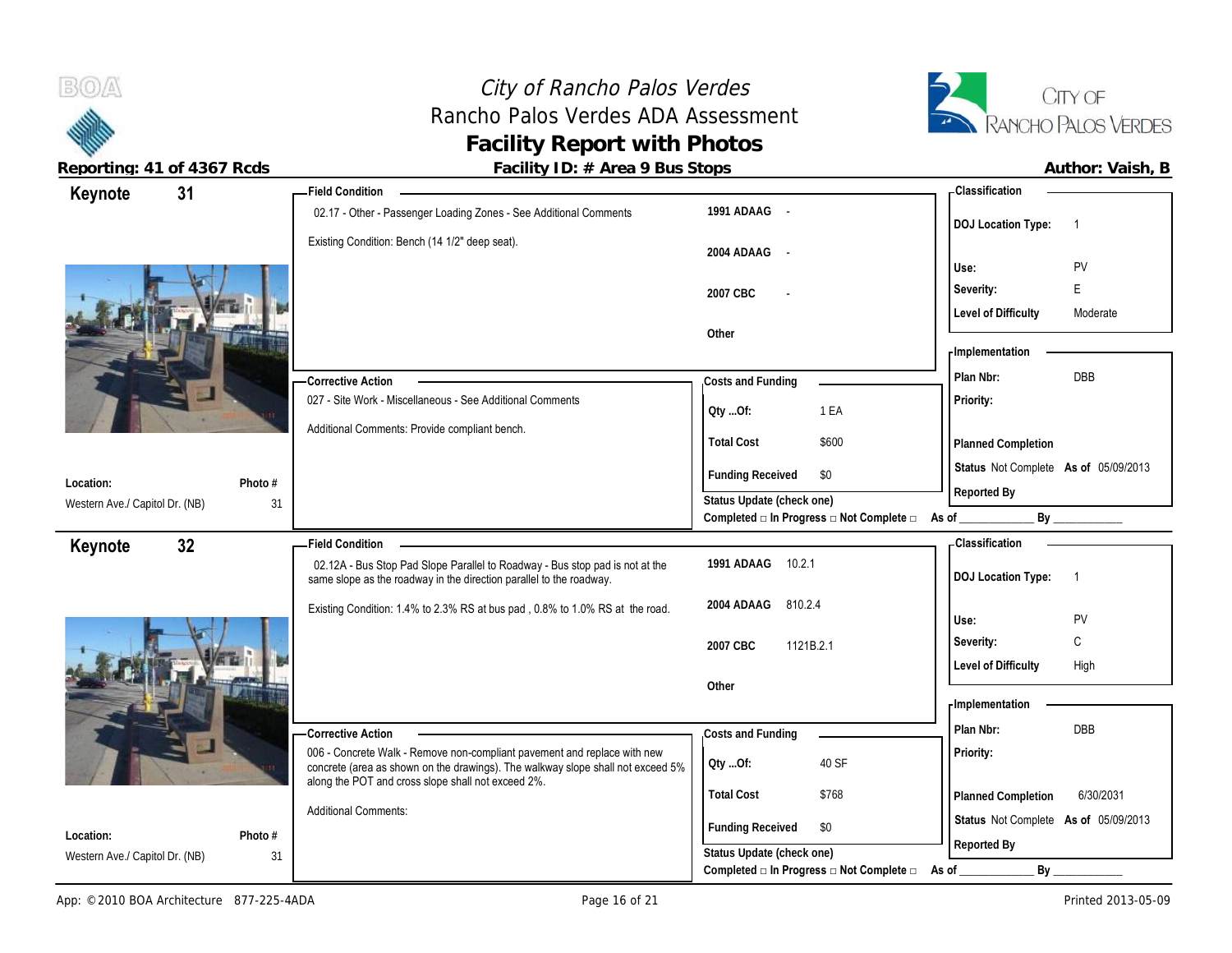



|                                     | Reporting: 41 of 4367 Rcds | Facility ID: # Area 9 Bus Stops                                                                                       |                                                         | Author: Vaish, B                                                     |
|-------------------------------------|----------------------------|-----------------------------------------------------------------------------------------------------------------------|---------------------------------------------------------|----------------------------------------------------------------------|
| Keynote                             | 33                         | Field Condition ___                                                                                                   |                                                         | - Classification                                                     |
|                                     |                            | 02.12B - Bus Stop Pad Slope Perpendicular to Roadway - Bus stop pad slope<br>perpendicular to the roadway exceeds 2%. | 1991 ADAAG 10.2.1                                       | <b>DOJ Location Type:</b><br>$\overline{1}$                          |
|                                     |                            | Existing Condition: 2.2% to 2.4% CS.                                                                                  | 810.2.4<br>2004 ADAAG                                   | Use:<br>PV                                                           |
|                                     |                            |                                                                                                                       | 2007 CBC<br>1121B.2.1                                   | С<br>Severity:                                                       |
|                                     |                            |                                                                                                                       | Other                                                   | <b>Level of Difficulty</b><br>Moderate                               |
|                                     |                            |                                                                                                                       |                                                         | <b>Implementation</b>                                                |
|                                     |                            | -Corrective Action                                                                                                    | Costs and Funding                                       | DBB<br>Plan Nbr:                                                     |
|                                     |                            | 027 - Site Work - Miscellaneous - See Additional Comments                                                             | Oty Of:<br>1 EA                                         | Priority:                                                            |
|                                     |                            | Additional Comments: See Keynote 32 for corrective action.                                                            | <b>Total Cost</b><br>\$0                                | 6/30/2031<br>Planned Completion                                      |
| Location:                           | Photo #                    |                                                                                                                       | <b>Funding Received</b><br>\$0                          | Status Not Complete As of 05/09/2013                                 |
| Western Ave./ Capitol Dr. (NB)      | 31                         |                                                                                                                       | Status Update (check one)                               | Reported By                                                          |
|                                     |                            |                                                                                                                       | Completed □ In Progress □ Not Complete □ As of ________ | By ______________                                                    |
| Keynote                             | 34                         | <b>Field Condition</b><br>02.17 - Other - Passenger Loading Zones - See Additional Comments                           | 1991 ADAAG -                                            | <b>Classification</b><br><b>DOJ Location Type:</b><br>$\overline{1}$ |
|                                     |                            | Existing Condition: Bench (16" high seat, 14" deep seat, 15" high back support).                                      | 2004 ADAAG -                                            |                                                                      |
|                                     |                            |                                                                                                                       |                                                         | PV<br>Use:<br>E<br>Severity:                                         |
|                                     |                            |                                                                                                                       | 2007 CBC                                                | <b>Level of Difficulty</b><br>Moderate                               |
|                                     |                            |                                                                                                                       | Other                                                   |                                                                      |
|                                     |                            |                                                                                                                       |                                                         | - Implementation                                                     |
|                                     |                            | <b>Corrective Action</b>                                                                                              | Costs and Funding                                       | Plan Nbr:<br>DBB                                                     |
|                                     |                            | 027 - Site Work - Miscellaneous - See Additional Comments                                                             | 1 EA<br>Qty Of:                                         | Priority:                                                            |
|                                     |                            | Additional Comments: Provide compliant bench.                                                                         | <b>Total Cost</b><br>\$600                              | Planned Completion                                                   |
| Location:                           | Photo #                    |                                                                                                                       | <b>Funding Received</b><br>\$0                          | Status Not Complete As of 05/09/2013<br>Reported By                  |
| Western Ave./ Park Western Dr. (SB) | 34                         |                                                                                                                       | Status Update (check one)                               |                                                                      |
|                                     |                            |                                                                                                                       | Completed □ In Progress □ Not Complete □                | As of<br>By                                                          |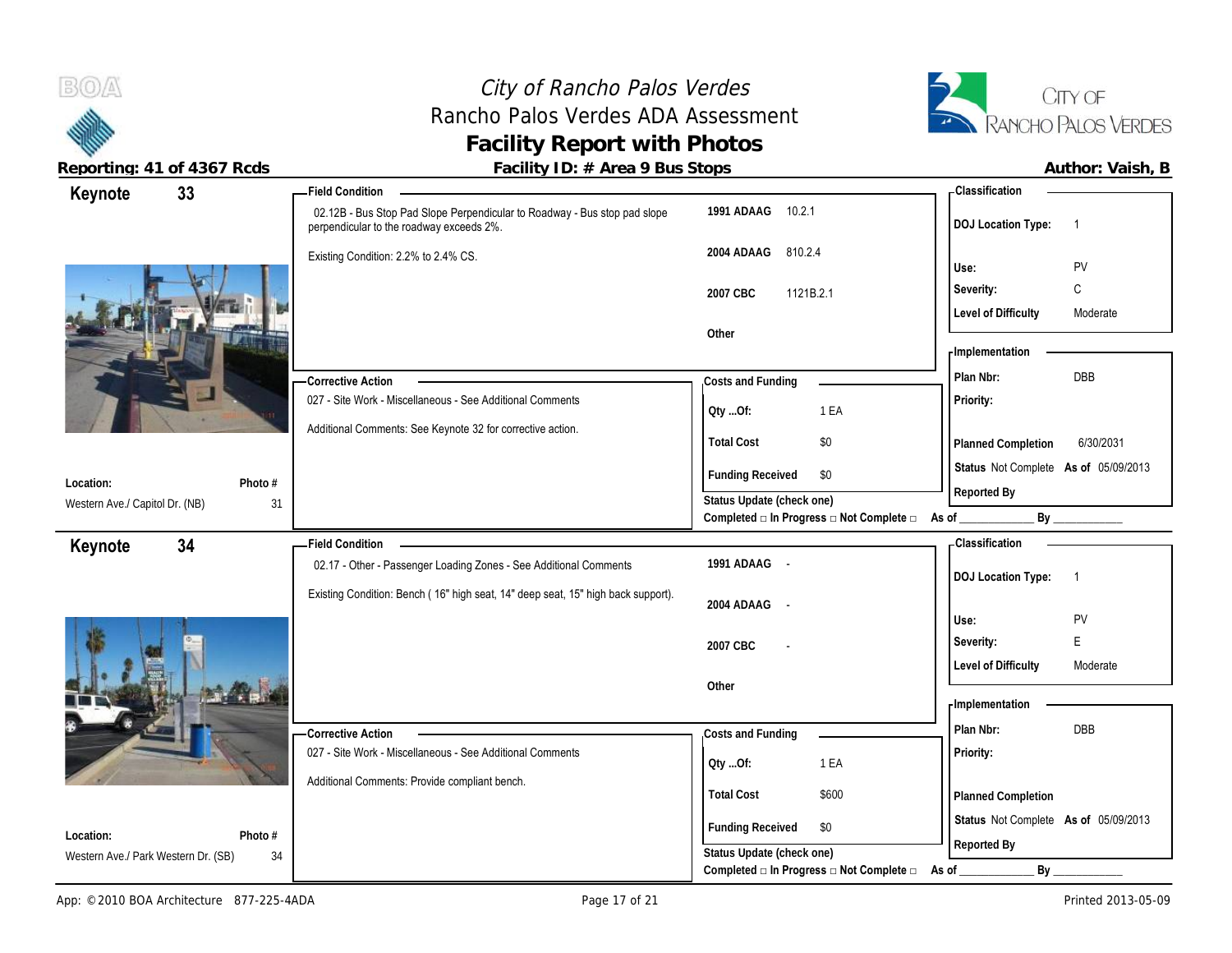## City of Rancho Palos Verdes Rancho Palos Verdes ADA Assessment **Facility Report with Photos**



| Keynote                                          | 35            | <b>Field Condition</b>                                                                                                                |                                                                       | <b>Classification</b>                  |
|--------------------------------------------------|---------------|---------------------------------------------------------------------------------------------------------------------------------------|-----------------------------------------------------------------------|----------------------------------------|
|                                                  |               | 02.12B - Bus Stop Pad Slope Perpendicular to Roadway - Bus stop pad slope<br>perpendicular to the roadway exceeds 2%.                 | 1991 ADAAG<br>10.2.1                                                  | <b>DOJ</b> Location Type:              |
|                                                  |               | Existing Condition: 3.9% CS.                                                                                                          | 2004 ADAAG<br>810.2.4                                                 | PV<br>Use:                             |
|                                                  |               |                                                                                                                                       |                                                                       | C<br>Severity:                         |
|                                                  |               |                                                                                                                                       | 2007 CBC<br>1121B.2.1                                                 | <b>Level of Difficulty</b>             |
|                                                  |               |                                                                                                                                       | Other                                                                 | High                                   |
|                                                  |               |                                                                                                                                       |                                                                       | - Implementation                       |
|                                                  |               | <b>Corrective Action</b>                                                                                                              | Costs and Funding                                                     | DBB<br>Plan Nbr:                       |
|                                                  |               | 006 - Concrete Walk - Remove non-compliant pavement and replace with new                                                              |                                                                       | <b>Priority:</b>                       |
|                                                  |               | concrete (area as shown on the drawings). The walkway slope shall not exceed 5%<br>along the POT and cross slope shall not exceed 2%. | 50 SF<br>Qty Of:                                                      |                                        |
|                                                  |               |                                                                                                                                       | <b>Total Cost</b><br>\$960                                            | 6/30/2031<br>Planned Completion        |
|                                                  |               | <b>Additional Comments:</b>                                                                                                           | <b>Funding Received</b><br>\$0                                        | Status Not Complete As of 05/09/2013   |
| Location:<br>Western Ave./ Park Western Dr. (SB) | Photo #<br>34 |                                                                                                                                       | Status Update (check one)                                             | Reported By                            |
|                                                  |               |                                                                                                                                       | Completed □ In Progress □ Not Complete □                              | By<br>As of                            |
| Keynote                                          | 36            | <b>Field Condition</b>                                                                                                                |                                                                       | Classification                         |
|                                                  |               | 02.17 - Other - Passenger Loading Zones - See Additional Comments                                                                     | 1991 ADAAG -                                                          | <b>DOJ</b> Location Type:              |
|                                                  |               |                                                                                                                                       |                                                                       |                                        |
|                                                  |               |                                                                                                                                       |                                                                       |                                        |
|                                                  |               | Existing Condition: Bench (14" deep seat, 15 1/2" high back support, 9" shoulder<br>alignment).                                       | 2004 ADAAG -                                                          | PV<br>Use:                             |
|                                                  |               |                                                                                                                                       |                                                                       | E<br>Severity:                         |
|                                                  |               |                                                                                                                                       | 2007 CBC                                                              | <b>Level of Difficulty</b><br>Moderate |
|                                                  |               |                                                                                                                                       | Other                                                                 |                                        |
|                                                  |               |                                                                                                                                       |                                                                       | - Implementation                       |
|                                                  |               | <b>Corrective Action</b>                                                                                                              | Costs and Funding                                                     | Plan Nbr:<br><b>DBB</b>                |
|                                                  |               | 027 - Site Work - Miscellaneous - See Additional Comments                                                                             | 1 EA                                                                  | Priority:                              |
|                                                  |               | Additional Comments: Provide compliant bench and relocate to allow 12" shoulder                                                       | Oty Of:                                                               |                                        |
|                                                  |               | alignment.                                                                                                                            | <b>Total Cost</b><br>\$600                                            | <b>Planned Completion</b>              |
| Location:                                        |               |                                                                                                                                       | <b>Funding Received</b><br>\$0                                        | Status Not Complete As of 05/09/2013   |
| Western Ave./ Crestwood St. (SB)                 | Photo #<br>36 |                                                                                                                                       | Status Update (check one)<br>Completed □ In Progress □ Not Complete □ | Reported By<br>$By_$                   |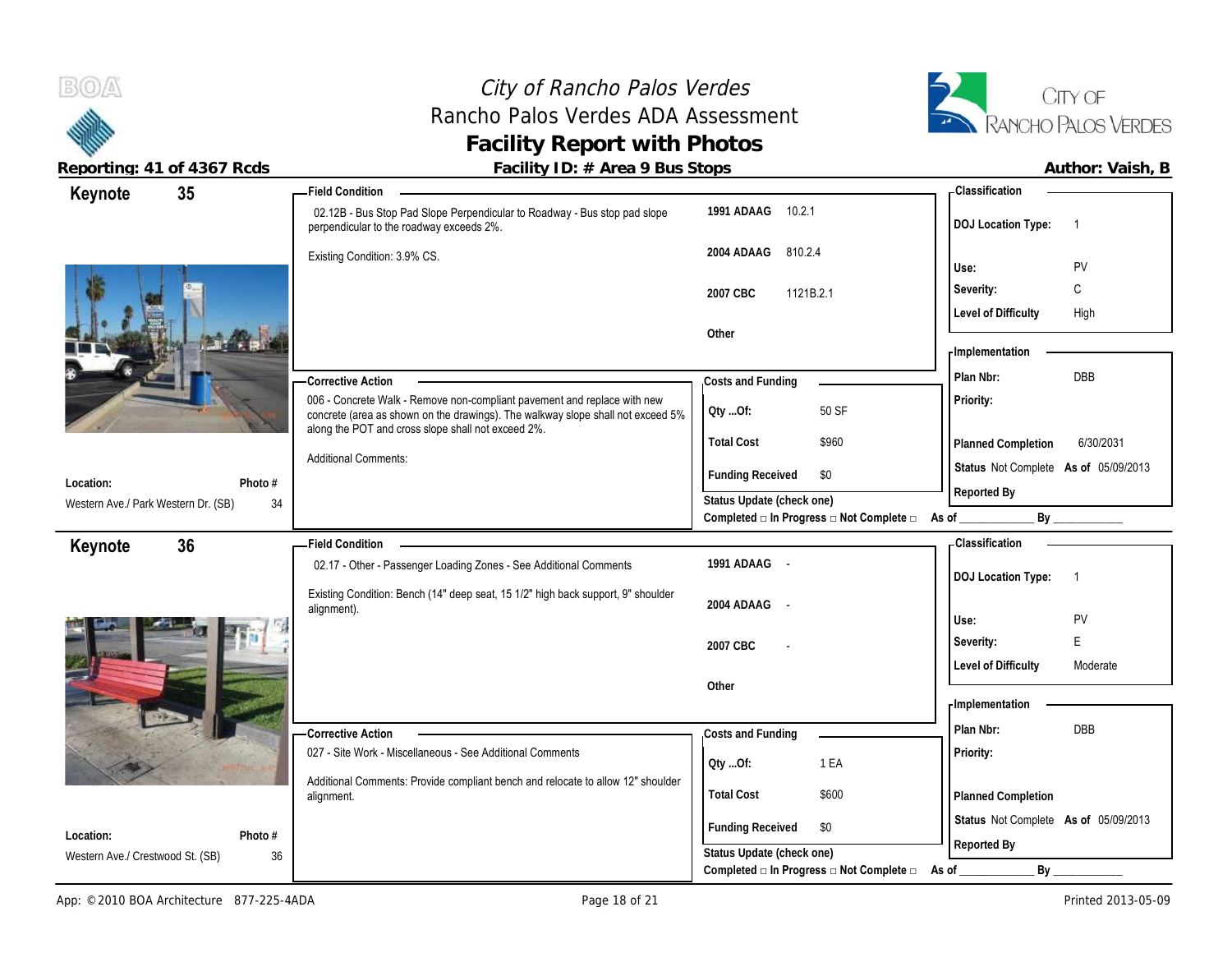**BOA** 

## City of Rancho Palos Verdes Rancho Palos Verdes ADA Assessment **Facility Report with Photos**



**Reporting: 41 of 4367 Rcds Facility ID: # Area 9 Bus Stops Author: Vaish, B**

| 37<br>Keynote                                            | <b>Field Condition</b>                                                                                                                              |                                                                          | <b>Classification</b>                       |
|----------------------------------------------------------|-----------------------------------------------------------------------------------------------------------------------------------------------------|--------------------------------------------------------------------------|---------------------------------------------|
|                                                          | 02.12A - Bus Stop Pad Slope Parallel to Roadway - Bus stop pad is not at the<br>same slope as the roadway in the direction parallel to the roadway. | 1991 ADAAG<br>10.2.1                                                     | <b>DOJ</b> Location Type:<br>-1             |
|                                                          | Existing Condition: 3.7% to 5.7% RS at bus pad, 3.8% to 4.5% RS at the road.                                                                        | 2004 ADAAG<br>810.2.4                                                    | PV<br>Use:                                  |
|                                                          |                                                                                                                                                     |                                                                          | С<br>Severity:                              |
|                                                          |                                                                                                                                                     | 2007 CBC<br>1121B.2.1                                                    | <b>Level of Difficulty</b><br>High          |
|                                                          |                                                                                                                                                     | Other                                                                    |                                             |
|                                                          |                                                                                                                                                     |                                                                          | - Implementation                            |
|                                                          | <b>Corrective Action</b>                                                                                                                            | Costs and Funding                                                        | DBB<br>Plan Nbr:                            |
|                                                          | 006 - Concrete Walk - Remove non-compliant pavement and replace with new                                                                            | 40 SF                                                                    | Priority:                                   |
|                                                          | concrete (area as shown on the drawings). The walkway slope shall not exceed 5%<br>along the POT and cross slope shall not exceed 2%.               | QtyOf:                                                                   |                                             |
|                                                          | <b>Additional Comments:</b>                                                                                                                         | <b>Total Cost</b><br>\$768                                               | 6/30/2031<br>Planned Completion             |
| Photo #<br>Location:                                     |                                                                                                                                                     | <b>Funding Received</b><br>\$0                                           | Status Not Complete As of 05/09/2013        |
| Western Ave./ Crestwood St. (SB)                         | 37                                                                                                                                                  | Status Update (check one)                                                | Reported By                                 |
|                                                          |                                                                                                                                                     | Completed $\square$ In Progress $\square$ Not Complete $\square$ As of _ |                                             |
|                                                          |                                                                                                                                                     |                                                                          |                                             |
| 38<br>Keynote                                            | <b>Field Condition</b>                                                                                                                              |                                                                          | <b>Classification</b>                       |
|                                                          | 02.12B - Bus Stop Pad Slope Perpendicular to Roadway - Bus stop pad slope<br>perpendicular to the roadway exceeds 2%.                               | 10.2.1<br>1991 ADAAG                                                     | <b>DOJ</b> Location Type:<br>$\overline{1}$ |
|                                                          | Existing Condition: 2.8% to 4.0% CS.                                                                                                                | 810.2.4<br>2004 ADAAG                                                    |                                             |
|                                                          |                                                                                                                                                     |                                                                          | PV<br>Use:                                  |
|                                                          |                                                                                                                                                     | 2007 CBC<br>1121B.2.1                                                    | C<br>Severity:                              |
|                                                          |                                                                                                                                                     |                                                                          | <b>Level of Difficulty</b><br>Moderate      |
|                                                          |                                                                                                                                                     | Other                                                                    | <b>Implementation</b>                       |
|                                                          | -Corrective Action                                                                                                                                  |                                                                          | Plan Nbr:<br><b>DBB</b>                     |
|                                                          | 027 - Site Work - Miscellaneous - See Additional Comments                                                                                           | Costs and Funding                                                        | Priority:                                   |
|                                                          |                                                                                                                                                     | 1 EA<br>Qty Of:                                                          |                                             |
|                                                          | Additional Comments: See Keynote 37 for corrective action.                                                                                          | \$0<br><b>Total Cost</b>                                                 | 6/30/2031<br>Planned Completion             |
|                                                          |                                                                                                                                                     | <b>Funding Received</b><br>\$0                                           | Status Not Complete As of 05/09/2013        |
| Photo #<br>Location:<br>Western Ave./ Crestwood St. (SB) | 37                                                                                                                                                  | Status Update (check one)                                                | Reported By                                 |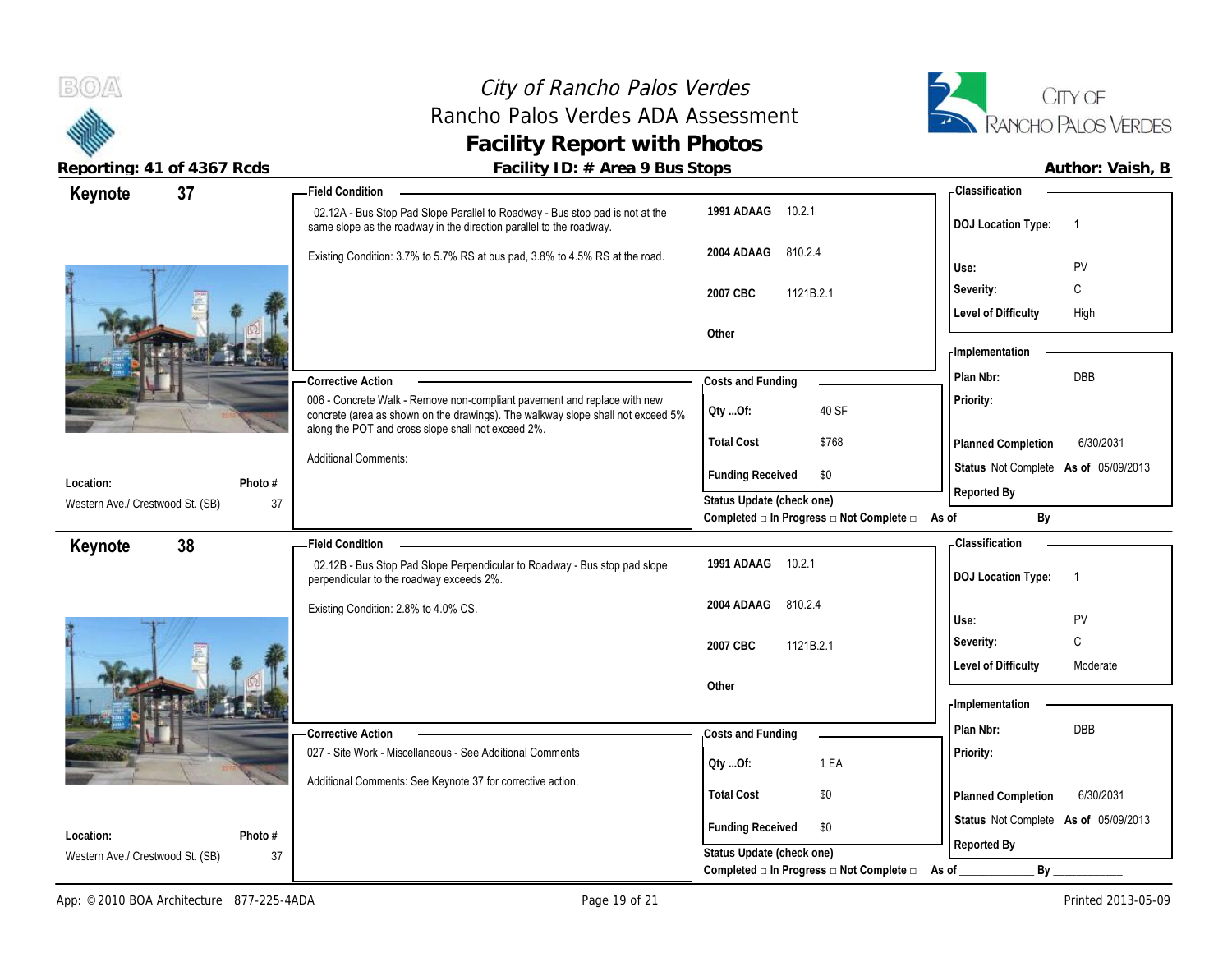City of Rancho Palos Verdes Rancho Palos Verdes ADA Assessment **Facility of Rancho Palos Verdes**<br> **Facility Report with Photos**<br> **Facility Report with Photos**<br> **Facility Report with Photos** 



 $B(0)$ 

**Reporting: 41 of 4367 Rcds Facility ID: # Area 9 Bus Stops** 

|  | Author: Vaish, B |  |  |
|--|------------------|--|--|
|--|------------------|--|--|

| Keynote                                         | 39            | - Field Condition                                                                                                                                           |                                                                                              | - Classification                                     |
|-------------------------------------------------|---------------|-------------------------------------------------------------------------------------------------------------------------------------------------------------|----------------------------------------------------------------------------------------------|------------------------------------------------------|
|                                                 |               | 02.17 - Other - Passenger Loading Zones - See Additional Comments                                                                                           | 1991 ADAAG -                                                                                 | <b>DOJ Location Type:</b><br>$\overline{1}$          |
|                                                 |               | Existing Condition: Bench (14 1/2" deep seat).                                                                                                              | 2004 ADAAG                                                                                   | PV<br>Use:                                           |
|                                                 |               |                                                                                                                                                             | 2007 CBC                                                                                     | Severity:<br>E                                       |
|                                                 |               |                                                                                                                                                             |                                                                                              | <b>Level of Difficulty</b><br>Moderate               |
|                                                 |               |                                                                                                                                                             | Other                                                                                        |                                                      |
|                                                 |               |                                                                                                                                                             |                                                                                              | - Implementation                                     |
|                                                 |               | - Corrective Action                                                                                                                                         | Costs and Funding                                                                            | DBB<br>Plan Nbr:                                     |
|                                                 |               | 027 - Site Work - Miscellaneous - See Additional Comments                                                                                                   | 1 EA<br>Qty Of:                                                                              | Priority:                                            |
|                                                 |               | Additional Comments: Provide compliant bench.                                                                                                               | <b>Total Cost</b><br>\$600                                                                   | Planned Completion                                   |
|                                                 |               |                                                                                                                                                             | \$0                                                                                          | Status Not Complete As of 05/09/2013                 |
| Location:                                       | Photo #       |                                                                                                                                                             | <b>Funding Received</b>                                                                      | Reported By                                          |
| Western Ave./ Summerland Ave. (SB)              | 39            |                                                                                                                                                             | Status Update (check one)<br>Completed $\Box$ In Progress $\Box$ Not Complete $\Box$ As of _ | By                                                   |
| Keynote                                         | 40            | -Field Condition                                                                                                                                            |                                                                                              | - Classification                                     |
|                                                 |               | 02.12A - Bus Stop Pad Slope Parallel to Roadway - Bus stop pad is not at the<br>same slope as the roadway in the direction parallel to the roadway.         | 1991 ADAAG<br>10.2.1                                                                         | <b>DOJ Location Type:</b><br>$\overline{1}$          |
|                                                 |               | Existing Condition: 4.1% to 4.7% RS at bus pad, 3.5% to 3.7% RS at the road.                                                                                | 810.2.4<br>2004 ADAAG                                                                        |                                                      |
|                                                 |               |                                                                                                                                                             |                                                                                              |                                                      |
|                                                 |               |                                                                                                                                                             |                                                                                              | Use:<br>PV                                           |
|                                                 |               |                                                                                                                                                             | 2007 CBC<br>1121B.2.1                                                                        | С<br>Severity:<br><b>Level of Difficulty</b><br>High |
|                                                 |               |                                                                                                                                                             | Other                                                                                        |                                                      |
|                                                 |               |                                                                                                                                                             |                                                                                              | - Implementation                                     |
|                                                 |               | <b>Corrective Action</b>                                                                                                                                    | Costs and Funding                                                                            | DBB<br>Plan Nbr:                                     |
|                                                 |               | 006 - Concrete Walk - Remove non-compliant pavement and replace with new<br>concrete (area as shown on the drawings). The walkway slope shall not exceed 5% | 40 SF<br>Qty Of:                                                                             | Priority:                                            |
|                                                 |               | along the POT and cross slope shall not exceed 2%.                                                                                                          | <b>Total Cost</b><br>\$768                                                                   | 6/30/2031<br>Planned Completion                      |
|                                                 |               | <b>Additional Comments:</b>                                                                                                                                 |                                                                                              | Status Not Complete As of 05/09/2013                 |
| Location:<br>Western Ave./ Summerland Ave. (SB) | Photo #<br>40 |                                                                                                                                                             | <b>Funding Received</b><br>\$0<br>Status Update (check one)                                  | Reported By                                          |